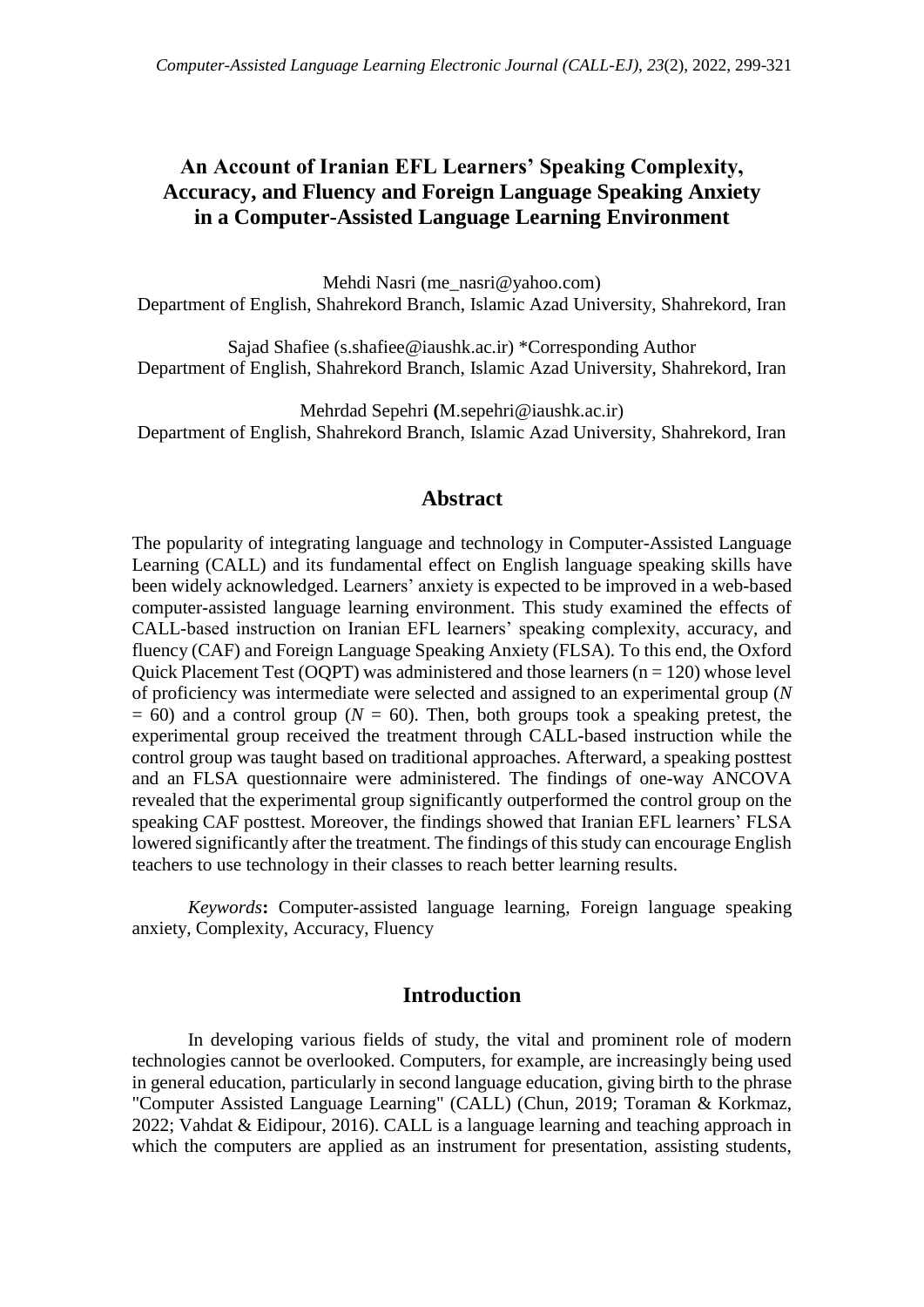evaluating materials, and having interactional functions (Akdeniz & Bangir Alpan, 2020; Zaini & Mazdayasna, 2014). According to Levy (1997), CALL can be defined as "the search for and study of applications of the computer in language teaching and learning" (p. 1). Even though revisions for the term have been made regularly in the literature, as Chun (2019) notes, CALL is widely used to refer to the connection between technology and second language (L2) education.

McNeil (2020) stresses that computers and technology can boost English as a foreign language (EFL) classrooms by allowing students to learn in authentic settings. Given the widespread development and use of computers, EFL teachers must take into account how computers can be used in L2 teaching and learning. Moreover, Al-Mubireek (2019) asserts that utilizing computers has significant benefits for EFL teachers since it helps them process and present real-life scenarios with greater flexibility. CALL, according to Lee et al. (2019), is when a computer is utilized as assistance to increase EFL learners' learning and help them grasp the information more effectively. As a result, computers and Web-based training allow for better educational preparation (Al-Sharah et al., 2021; Butt et al., 2021; Monjezi et al., 2021; Namaziandost et al., 2020). They enable EFL learners to be active in and accountable for their learning, and it may be more suitable than traditional techniques.

More importantly, a shift from a behaviorist model of pedagogy to a constructivist model of education has been observed in the past few decades. According to constructivist theorists, who stress learner-centered instruction, "meaning-making happens in the individual and emerges from his or her experience and social interaction with others" (Luo & Ye, 2021, p. 3). Social constructivists claim that learning, particularly language learning, is a social process that occurs within and outside of an individual. They also argue that learning is not passively determined by external circumstances. Instead, they contend that real learning happens when individuals engage in social activities, i.e., when learners interact with others.

In this regard, researchers hypothesized that current information and communication technology might influence the teachers' and learners' lives, particularly in the development of students' comprehension and capabilities (Ardıç & Çiftçi, 2019; Bárkányi, 2021; Dharma et al., 2017; Hedayati & Marandi, 2014; Namaziandost et al., 2019). This information and communication technology, similar to the philosophy of social constructivism, motivates learners to share their learning experiences and build on their prior knowledge. Thus, it provides an impressive framework for teachers to understand how to drive the effects of internal (intrinsic) or external (extrinsic) factors that give students the power to learn successfully and how students gain more enthusiasm for their learning (Bárkányi, 2021). According to Bashori et al. (2020), the rapid use of CALL in recent years demonstrates that CALL is regarded as an efficient and promising method approach in today's and tomorrow's language teaching and learning.

Furthermore, CALL technologies have just strengthened EFL learners' speaking abilities (Bian, 2021; Pang, 2021; Yang, 2021). Al-Mubireek (2019) states that all skills are vital for effective communication, but speaking skill is the core skill in language learning. Bárkányi (2021) states that "the mastery of the speaking skill in English is a preference for many second and foreign language learners" (p. 10). As a result, EFL students often measure their success in language learning based on how much they have developed their spoken language proficiency. In this regard, Ataiefar and Sadighi (2017) claim that EFL learners' oral communication abilities can be enhanced by lowering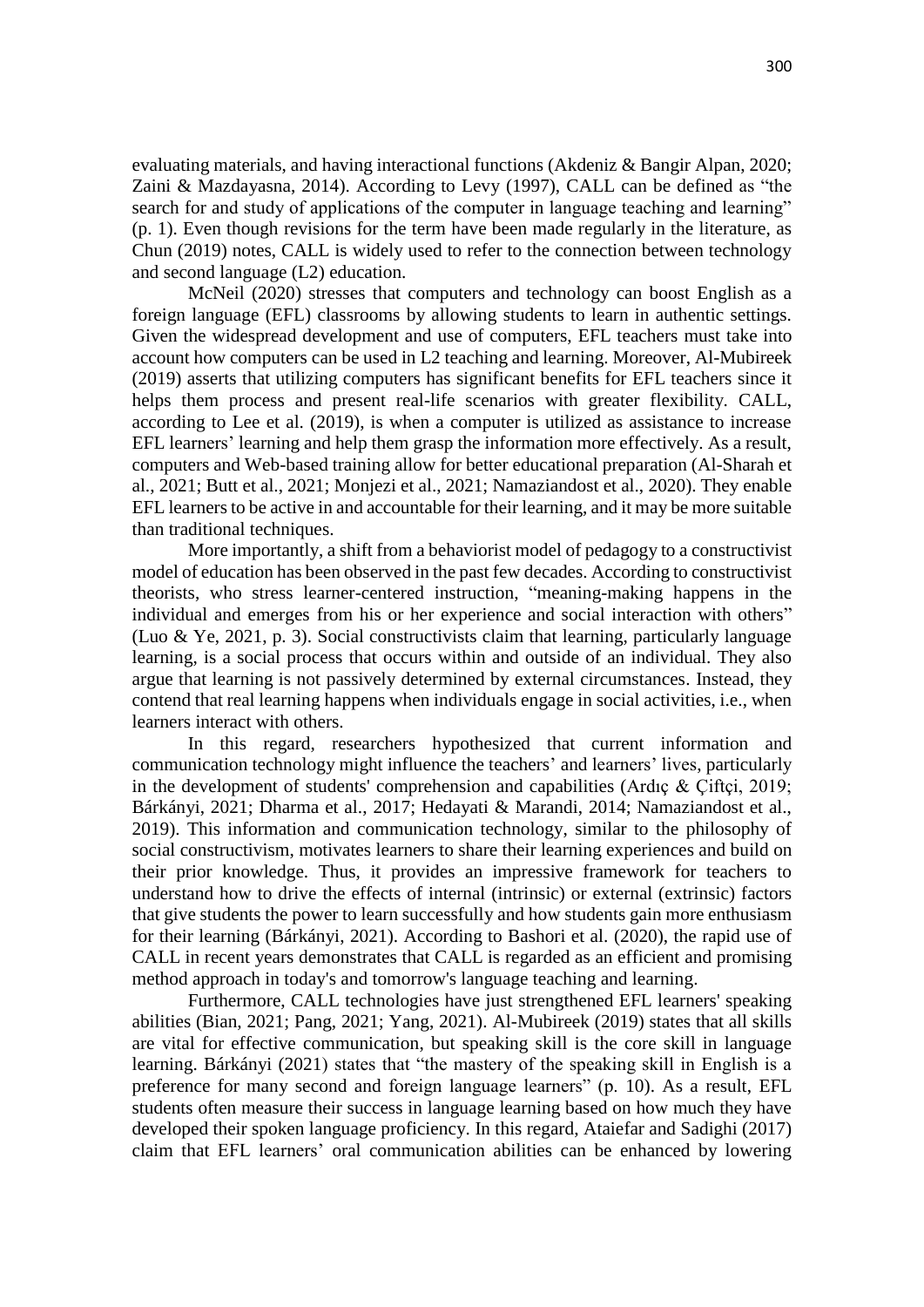anxiety levels through technology that promotes the speaking practice. Further, Andujar and Salaberri-Ramiro (2021) revealed that CALL technologies assist learners in improving students speaking abilities. In the form of learning websites, technology also provides several advantages that EFL learners may utilize to develop their English language abilities (Awosusi et al., 2022; Hwang et al., 2016). However, there has been insufficient research in the Iranian context on the merits of CALL-based instruction in strengthening speaking skills and its potential to reduce speaking anxiety.

Another crucial factor in the L2 learning process that further affects EFL learners' learning motivation and learning outcome is FLSA. FLSA is a complicated and multifaceted psychological concept that many EFL encounter when learning a foreign language. This phenomenon has been indicated to affect language learning and be a negative predictor of L2 performance (Elrayah, 2022; Horwitz et al., 1986; Teimouri et al., 2019). High levels of FLSA might make it difficult for EFL learners to speak the target language appropriately and accurately. According to Horwitz et al. (1986), speaking is the most outstanding anxiety-inducing element among other language abilities. Accordingly, Hedayati and Marandi (2014) believe that this anxiety impacts Iranian EFL learners' oral communication and in-class speaking performance. This conclusion is consistent with data indicating that English proficiency in Iran is generally low (Iranmehr & Davari, 2019; Safarieh, 2020). Decreasing FLSA is one method for increasing English proficiency in Iran, but there has not been enough research on dealing with this issue efficiently in the Iranian setting. Considering the importance of speaking skills and FLSA, this study aims to investigate the impact of CALL-based instruction on Iranian EFL learners' speaking CAF and FLSA. This study attempts to respond to the gap in the literature by investigating the effects of CALL-based instructions on improving Iranian EFL learners' speaking skills and lowering their FLSA.

### **Review of the Literature**

### **Computer-Assisted Language Learning**

Today, computers play an important role in any education system. Abe (2021) asserts that nowadays, the world without computers, digital media, or the Internet is not meant for everyone, including EFL learners. CALL can promote EFL learners' motivation by personalizing information, using animate objects on the screen, and providing practice activities that incorporate challenges and curiosity within a specific situation (Jiang & Chun, 2021). In addition, CALL is the student-oriented nature of the learning process- it is the EFL students who control the pace of learning and select what should be learnt and practiced and how they should learn it (Sauro, 2017). This, in turn, makes them feel more proficient in their learning (Ozguzel, 2020; Vahdat & Eidipour, 2016; Sifatu et al., 2020).

Developers of CALL argue that it provides interactive learning. Some computer software, in particular, includes the following comprehension tools, which enable EFL learners to ask for modifications of the input they hear/read to enhance comprehension (Al-Mansour & Al-Shorma, 2012; Reynolds & Kao, 2021). First, when confronted with a piece of text, including some unknown lexical words, computers can provide clarifications, rephrasing, glossaries, dictionaries, and translation to help EFL understand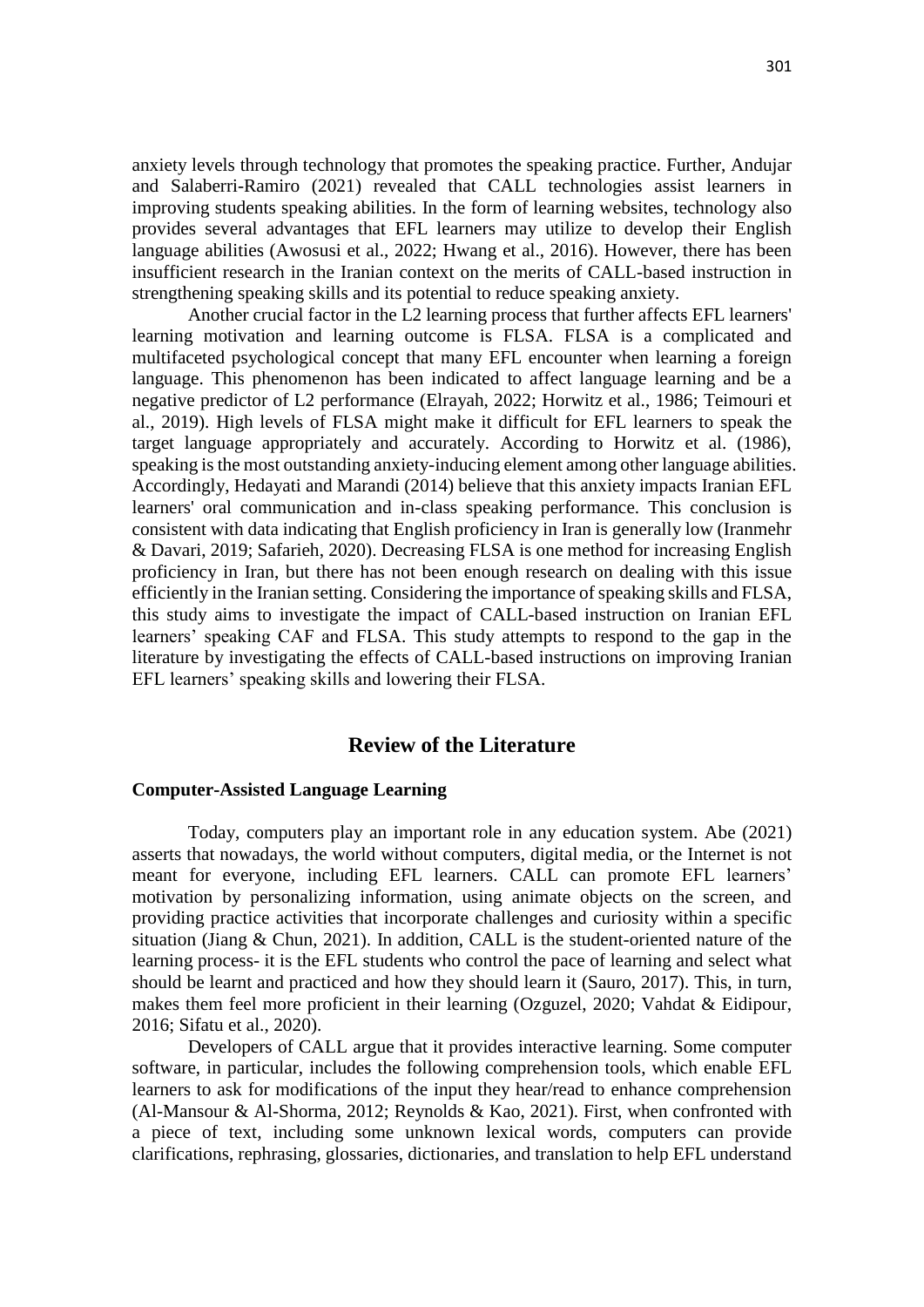the meaning of the text (i.e., making input comprehensible) (Kumar et al., 2019; Soyoof et al., 2021). Second, when a computer is combined with a CD-ROM or videodisk, computers can give extra-linguistic aids such as accurate and precise sounds, photos, reallife videos, animations, and the like. These extra-linguistic assistances help EFL learners understand more effectively and make the input comprehensible (Dwijendra et al., 2021; Soyoof, 2022).

With the advent of computers and using them in the classrooms, educational studies were conducted to determine their effects on students' learning (products). These conventional studies utilized a media comparison method in which an experimental group received a certain "treatment" (e.g., CALL reading lessons), whereas the control group did not (Al Ayub Ahmed et al., 2021; Chun, 2019; Yogantari & Dwijendra, 2020). After the treatment, the researchers checked the participants' performance to see whether the specific target skill (e.g., reading comprehension) was better enhanced in the experimental than in the control group. Different researches have produced contradictory results. In 2014, Zaini and Mazdayasna found that CALL lessons, as employed in the experimental group, had no higher effect on EFL learners' writing development than traditional teaching approaches.

Moreover, Abu Naba'h et al. (2011) concluded that reading comprehension improvement did not differ substantially between the control and CALL groups. However, Saracho (1982) probed the influence of a CALL program on basic skills development and discovered that students in the Spanish-speaking CALL program outperformed those in the traditional classroom program. Furthermore, Dalton and Hannafin (1987), in a study evaluating the influence of word processing on composition, found that word processing was better than traditional education for low achievers. In addition, Abu Naba'h et al. (2011) evaluated CALL for English grammar review and concluded that the grammar test score for the CAL part was considerably higher than the non-CAL part. More recently, Abdulmalik Ali (2018) revealed that students who utilized a text analysis program enhanced their writing and editing abilities compared to students who did not utilize this program.

Educators and researchers have always mentioned the merits of CALL; however, CALL instruction has its drawbacks. First, computers cannot accurately analyze EFL learners' verbal interactions with others, and what the machine pronounces differs entirely from what people produce (McNeil, 2020; Ravali, 2020). Second, CALL software stability and quality are controversial. Commercial sources, which some instructors rely on, may not produce the desired educational outcomes (Lee, 2021). Third, some EFL teachers and learners lack adequate computer literacy, which might impede the learning process (McNeil, 2020; Samadi & Samadi, 2020). Consequently, CALL has advantages and disadvantages, but its advantages are more. It can be concluded that CALL can facilitate L2 teaching and learning, and the use of the computer can have a beneficial effect on enhancing students' achievement (Ozerol, 2009).

### **Online Learning Platforms**

There are numerous platforms, such as Zoom, which are used for online instruction. Zoom is a web-based video conferencing platform that includes a desktop client and a mobile application that lets people meet online, with or without video. Zoom users can record sessions, work together on projects, and share or comment on one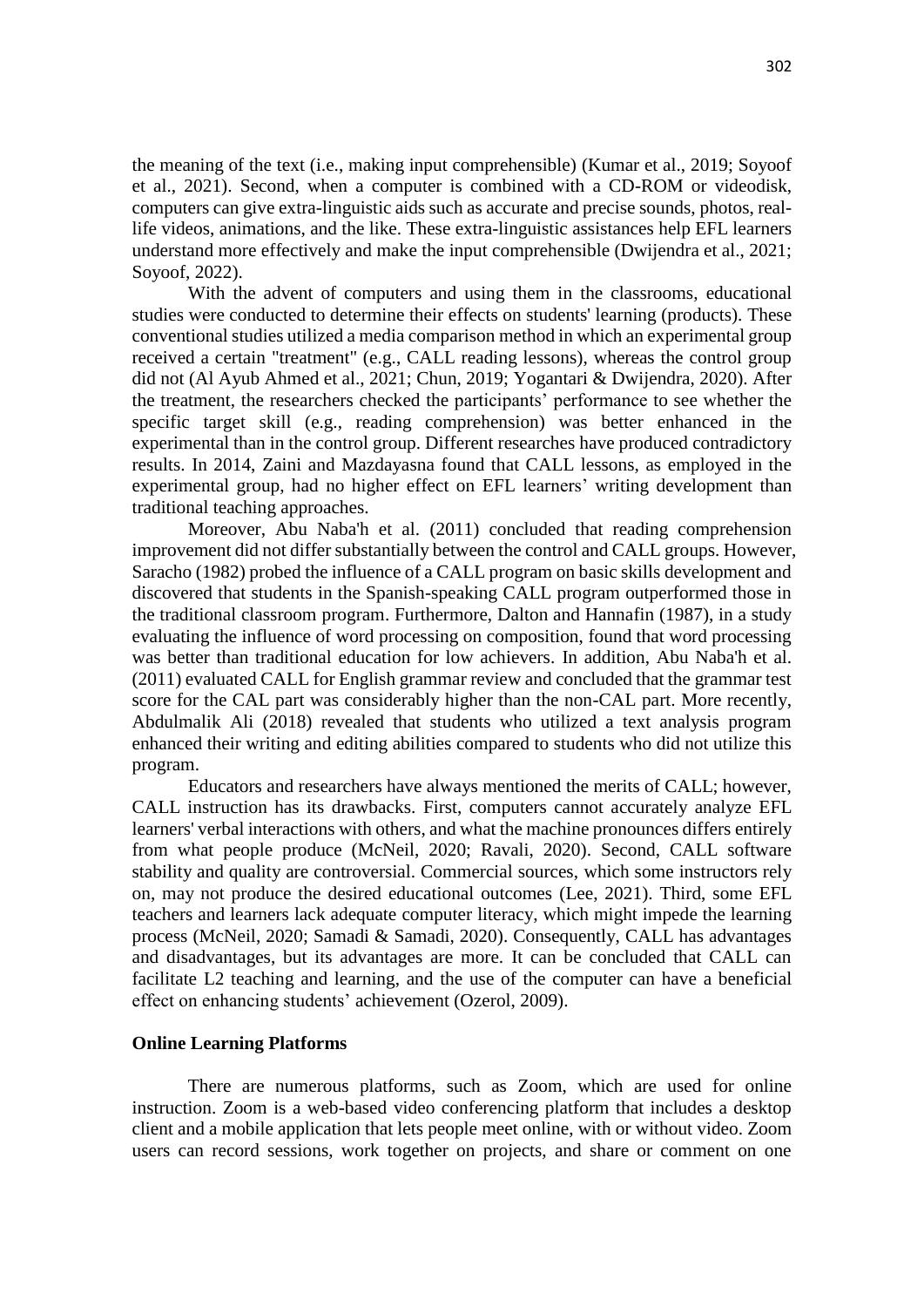another's screens, all from a single, simple platform. The founder of the Zoom Meeting application is Eric Yuan. This platform was inaugurated in 2011, and its head office is in San Jose, California. This platform is not only used for learning but can be used for office and other matters. We can communicate directly with anyone via video on the Zoom Meeting platform. Zoom enables two-way interaction between remote students and teachers with features that help support remote or distance learning (Rahayu, 2020). Up to 200 participants can actively participate in live sessions, while an extra 3000 learners can watch the session passively (Alosaimi, 2021; Dharma et al., 2017).

Within the Zoom environment, students can take part in a number of instructional activities. Communication-related activities include welcoming others, classroom presentations, question and answer sessions, and group debates in breakout rooms (Rahayu, 2020). Individual meetings between learners and lecturers can also be held to discuss the student's work, and these meetings can be videotaped for later review (Lee et al., 2021; Martín-Monje & Borthwick, 2021; Melhe et al., 2021). The use of Zoom to teach in an online context has multiple benefits. According to Rahayu (2020), more than 60% of university students were able to communicate through writing or speaking by utilizing this program. Furthermore, learners could answer questions on the shared whiteboard, comprehend lessons, and work successfully with other classmates (Ruhuya, 2020; Luo & Ye, 2021). Likewise, as with other forms of synchronous online interaction, Zoom can help students feel less socially isolated and build a sense of community (Lowenthal et al., 2020; Borup et al., 2020).

#### **Speaking Skill and Speaking Complexity, Accuracy, and Fluency**

Individuals use speaking skills to communicate in a social context. Also, speaking is the process of building and sharing meaning through verbal and non-verbal symbols (Namaziandost & Nasri, 2019). According to Ellis (2008), L2 performance could be explained by three dimensions of CAF. This CAF triad has been applied in examining EFL learners' oral and written performance. As for the origin of the three components, in the 1980s, a distinction was made between the fluency and the accuracy of language use (Dalton & Hannafin, 1987; Rouhollahi et al., 2020). Michel (2017) notes complexity as the third component of the triad. Complexity refers to how EFL learners' output is elaborate and varied. They tend to risk using their inter-language structures that are "cutting edge, elaborate and structured" (Ellis, 2008, p. 113). Michel (2017) defines complexity as the size, elaborateness, richness, and diversity of EFL learners' performance. According to Michel (2017), complexity is related to the stage of elaboration of the underpinning inter-language system. Likewise, Ellis (2008) considers complexity as the ability to apply more advanced L2 elements. Ellis believes that complexity is determined by EFL learners' motivation to try out new linguistic information in oral performance. On the other hand, accuracy is defined as the degree to which EFL learners' production is based on the rule system of the target language (Ellis, 2008). According to Michel (2017), accuracy is a metric for target-like and error-free language usage. It refers to the ability of L2 learners to control their inter-language complexity to stop committing inaccurate constructions (Ahmadian & Tavakoli, 2011). Finally, fluency is characterized as L2 learners' ability to produce the target language at a natural speed the same as native speakers without redundant pauses. It occurs when L2 learners give primacy to meaning over form (Yousefi, 2016). In other words, fluency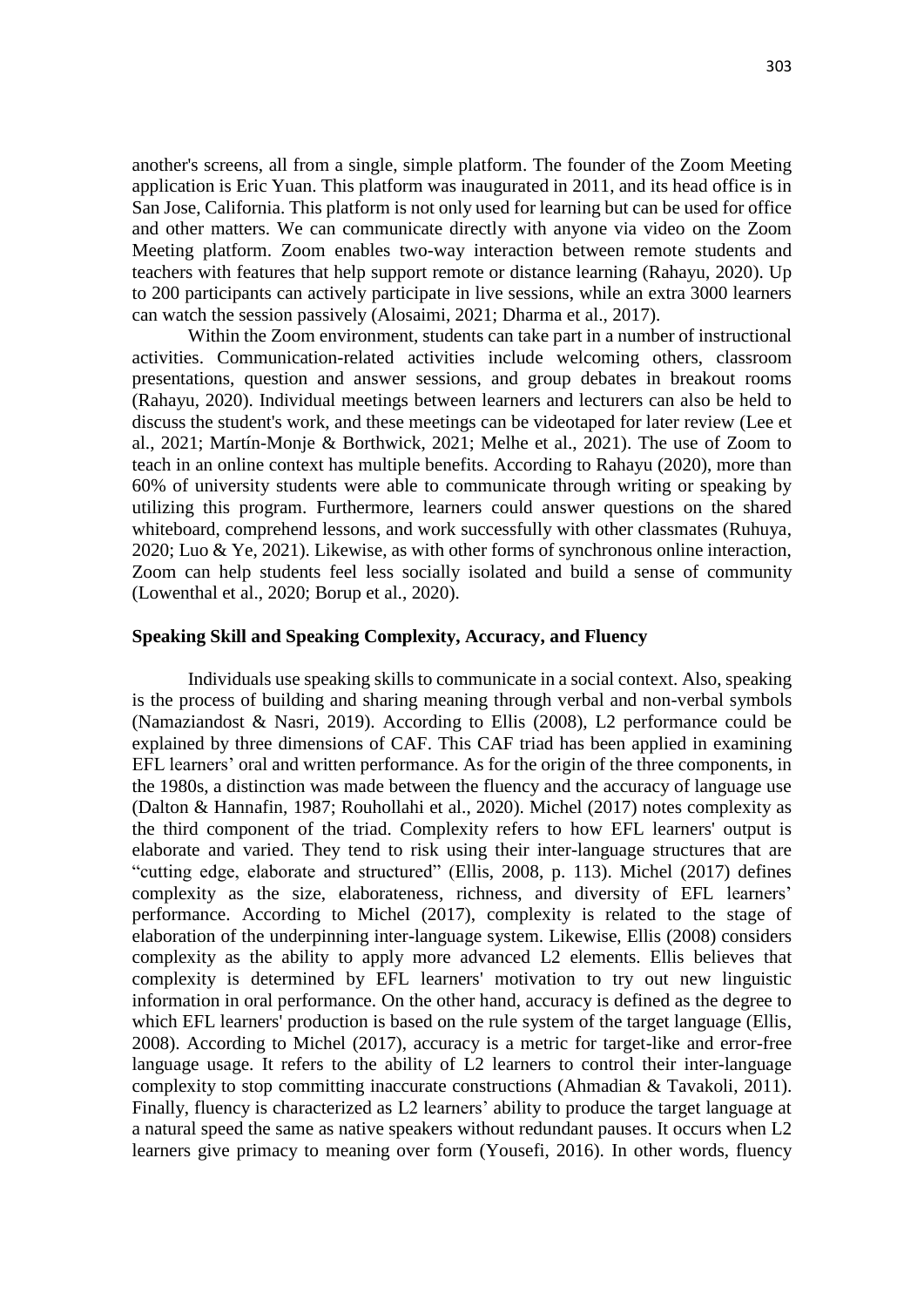refers to the smoothness, ease, and eloquence of speech production with a few pauses, hesitations, or reformulations (Michel, 2017; Namaziandost et al., 2019).

Taken together, speaking is one of the leading media of communication among nations. In EFL contexts, it requires great attention and special instruction. Like other non-native speakers, Iranian English learners might face certain problems and challenges while trying to develop their speaking skills, which can hinder them from communicating orally when required to do so.

#### **Foreign Language Speaking Anxiety**

According to Horwitz et al. (1986), anxiety is a psychological condition caused by an activation of the autonomic nervous system. This state is undoubtedly shown by nervousness, tension, concern, and/or dread of doing specific tasks (Horwitz et al., 1986). They verified the existence of particular anxiety known as Foreign Language Anxiety (FLA) or Foreign Language Classroom Anxiety existed (FLCA). The findings of the research reveal that this specific anxiety hinders EFL learners' learning progress (Bárkányi, 2021; Bashori et al., 2020; Teimouri et al., 2019). FLCA is often measured using the FLACA Scale (FLCAS), a questionnaire designed by Horwitz et al. (1986) and extensively implemented by numerous researchers. This type of anxiety is common in L2 learning, especially in speaking. Speaking anxiety among EFL learners is evident when they are requested to do tasks in front of the class or during on-the-spot or improvised performances (Bashir et al., 2020; Bahmani Choubbasti et al., 2019). Likewise, Bashir et al. (2020) stress that two of the most important causes of why EFL learners experience speaking anxiety are their fear of making mistakes in their pronunciation and their dread of being humiliated by their classmates due to such mistakes. Some researchers in Iran have examined EFL learners' anxiety in English Foreign Language classrooms. Ataiefar and Sadighi (2017) reported that many EFL learners felt nervous during learning activities, which is induced by task pressure and requires them to speak individually and spontaneously within an allotted time. In addition, Hedayati and Marandi (2014) believe that some EFL learners are likely to remain quiet because of a lack of confidence, a lack of understanding of the subjects given, and a lack of teacher-student interaction. Since EFL students today are extremely familiar with technology and the Internet, Hedayati, and Marandi (2014) advocated for the use of media and/or technology to assist Iranian EFL learners' learning.

Although in the literature, a range of studies have explored the effects of CALLbased instruction on improving L2 learning (Abdulmalik, 2018; Abdallah Abu Naba'h et al., 2021; Al-Mansour & Al-Shorma, 2012; Al-Mubireek, 2019; Ataiefar & Sadighi, 2017; Bárkányi, 2021; Martín-Monje & Borthwick, 2021; McNeil, 2020), it is needed to study this topic more, particularly in the Iranian context, on speaking CAF and speaking anxiety. Thus, this study bridged these gaps and endeavored to check the impact of CALL on speaking CAF. It also investigated whether Iranian intermediated EFL learners' FLSA diminishes in a CALL-based language learning environment. To fulfill these objectives, the following research questions were put forward:

RQ1. Does CALL-based instruction have any significant effects on Iranian EFL learners' speaking CAF?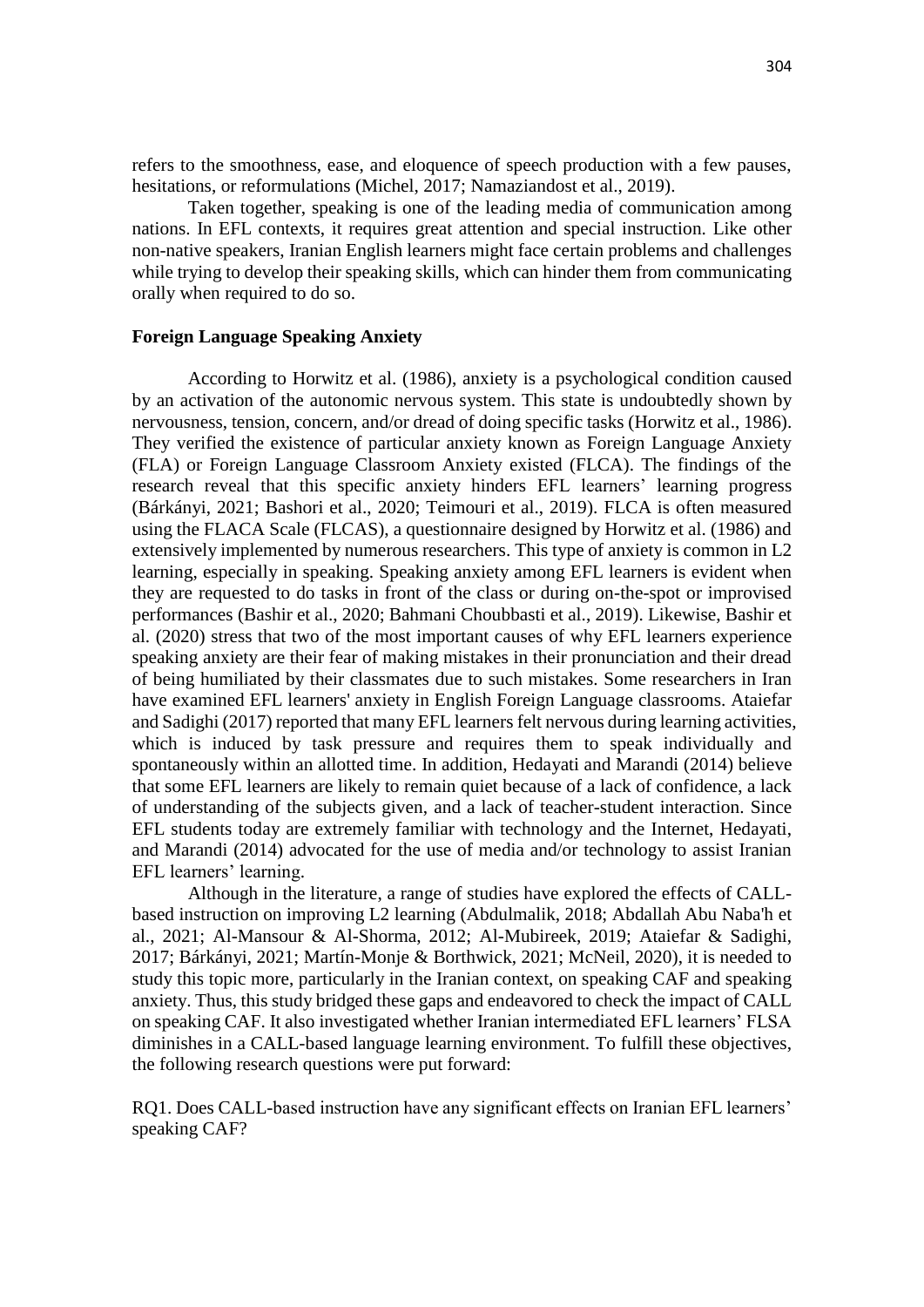RQ2. Does CALL-based instruction have any significant effects on Iranian EFL learners' FLSA?

## **Methodology**

#### **Design of the Study**

This study used a quasi-experimental design. As Riazi (2016) notes, researchers can use a quasi-experimental to create a cause-and-effect relationship between variables where there is no random assignment. Therefore, in this study, two intact classes were selected and went through a pre-test, intervention, and post-test. Using a quasiexperimental design, the present study explored the effects of CALL-based instruction on Iranian EFL learners' speaking complexity, accuracy, and fluency (CAF) and Foreign Language Speaking Anxiety (FLSA).

#### **Participants**

To ensure that the participants were homogeneous regarding their English language proficiency and were all at the intermediate level, an OQPT test with 120 items was administered. The OQPT is a flexible English language proficiency test developed and validated by Oxford University (2005). It is used worldwide to give a time-saving and reliable report of students' level of English language proficiencies. A total of 120 intermediate EFL learners were selected. Indeed, non-random convenience sampling was employed to select the participants. As Riazi (2016) notes, in the non-random sampling, the sample participants are selected based on criteria other than just random chance. The underlying reason for this was their easy availability to the researchers. The participants were then randomly divided into two equal groups; one control group ( $CG; N = 60$ ) and one experimental group (EG;  $N = 60$ ). The students of Pooyesh Language School were regarded as the experimental group and Sadr Institute of Higher Education students as the control group. The participants were both female and male, and their ages ranged from 19 and 22 years. The participants' native language was Persian. We also had permission to conduct this research from their management.

#### **Instruments**

The researchers used some instruments to collect the required data. The first instrument included OQPT administered to make the participants homogenized. Based on the results, the participants whose scores fell between 30 and 47 (out of 60) were selected and randomly assigned to an experimental group and a control group. This test consists of 60 recognition items. Of particular note is that although OQPT has been validated by over 6,000 students in 20 countries, and its reliability has been reported at 0.90, the researchers measured its reliability through a pilot test. For this purpose, the test was administered to 20 students, similar to the main study participants. The results of Cronbach alpha yielded 0.86, which were found acceptable for this study. Regarding its validity, it was given to two well-experienced English instructors, and they confirmed that there were no problems with it in terms of face and content validities.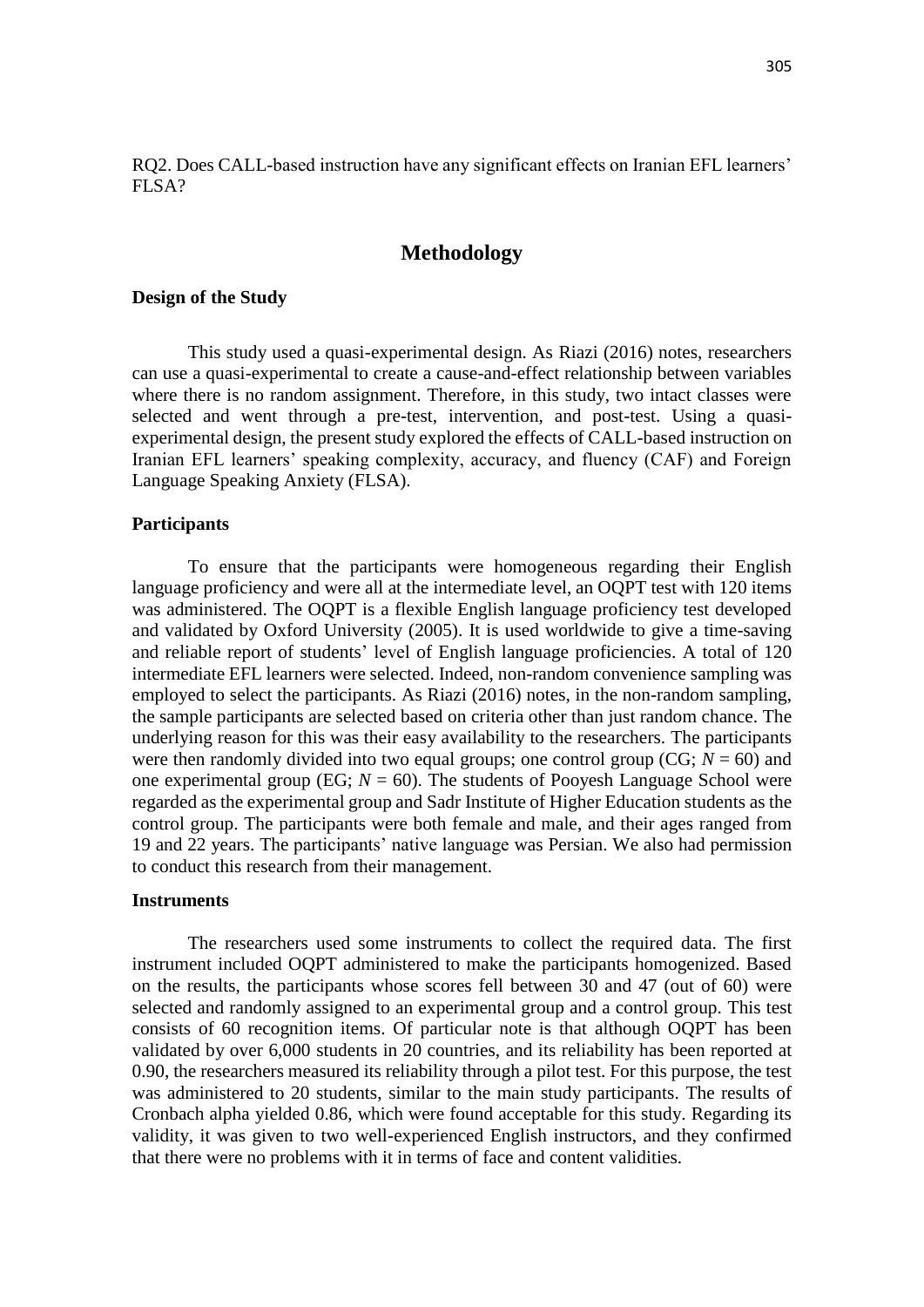The second instrument was a researcher-made speaking pre-test. Several questions concerning the topics of the learners' textbook (i.e., *American Headway 3*) were included in the pre-test. The participants were asked to talk about each topic for 5 minutes, and their speech was recorded for analysis by two raters (the first and second researchers of the current study). To assure the validity of the pre-test (which was held in the form of an interview), first, the topics were chosen from the topics covered in the participants' coursebook. Second, the topics/questions were given to a group of English experts to examine their suitability for use with the target participants. They confirmed that the selected topics enjoyed a high level of face and content validities and can be used for the present study. In addition, to measure the reliability of the pre-test, it was given to two raters and the results of the inter-rater reliability using Pearson correlation analysis yielded  $0 = 0.94$ . Of particular note is that the raters were well-experienced and had a good command of statistical analysis in assessment.

The third instrument was the CAF speaking post-test whose topics were chosen from the textbook above. It measured the participants' speaking performance in terms of complexity, fluency, and accuracy. The complexity included syntactic complexity (i.e., the ratio of clauses to AS units in the participants' production.) and syntactic variety (i.e., the total number of different grammatical verb forms used in the participants' performance). The fluency entailed rate A (i.e., the number of syllables produced per minute of speech) and rate B (i.e., the number of meaningful syllables per minute of speech). The accuracy comprised error-free clauses (i.e., the percentage of the clauses that were not erroneous.) and correct verb forms (i.e., the percentage of all verbs that were used correctly in terms of tense, aspect, modality, and subject-verb agreement.). The reliability of the post-test was calculated through inter-rater reliability utilizing Pearson correlation analysis  $(r = 0.89)$ , and a group of English instructors confirmed its validity. It is worth noting that the CAF test has been previously used by other researchers (e.g., Ahmadian & Tavakoli, 2011; Yousefi, 2016).

The fourth instrument was the FLSA, originally developed by Horwitz et al. (1986) and later modified by Öztürk and Gürbüz (2014). There were 33 items on Foreign Language Classroom Anxiety (FLCA) on a five-point scale (from *strongly agree* to *strongly disagree*); 18 of these items, based on Öztürk and Gürbüz (2014), concentrated on FLSA. These items were highly reliable (Cronbach's Alpha = 0.879). Since the questionnaire is a 5-graded Likert scale, the total score ranged from 18 to 90. A total score of more than 72 indicated a high level of speaking anxiety; a total score of 54 to 72 showed a moderate level of speaking anxiety; a total score of less than 54 denoted a low level of FLSA. It is worth pointing out that the FLSA questionnaire was given to the groups twice, once before the treatment and once after the treatment. It should be noted that the researchers assessed the reliability and validity of the FLSA questionnaire before running the main study. To this end, they asked 30 EFL learners who were similar to the participants of the main study to complete it. The results of the Cronbach alpha reported 0.92, which was appropriate for this study. Additionally, they invited two university professors in Applied Linguistics at Isfahan University to examine its validity. They offered some minor comments regarding language and content, and the researchers made the according to modifications. In the end, the researchers recruited two experts in translation to translate the items of the FLSA into Persian. This was necessary to increase the credibility of the students' responses.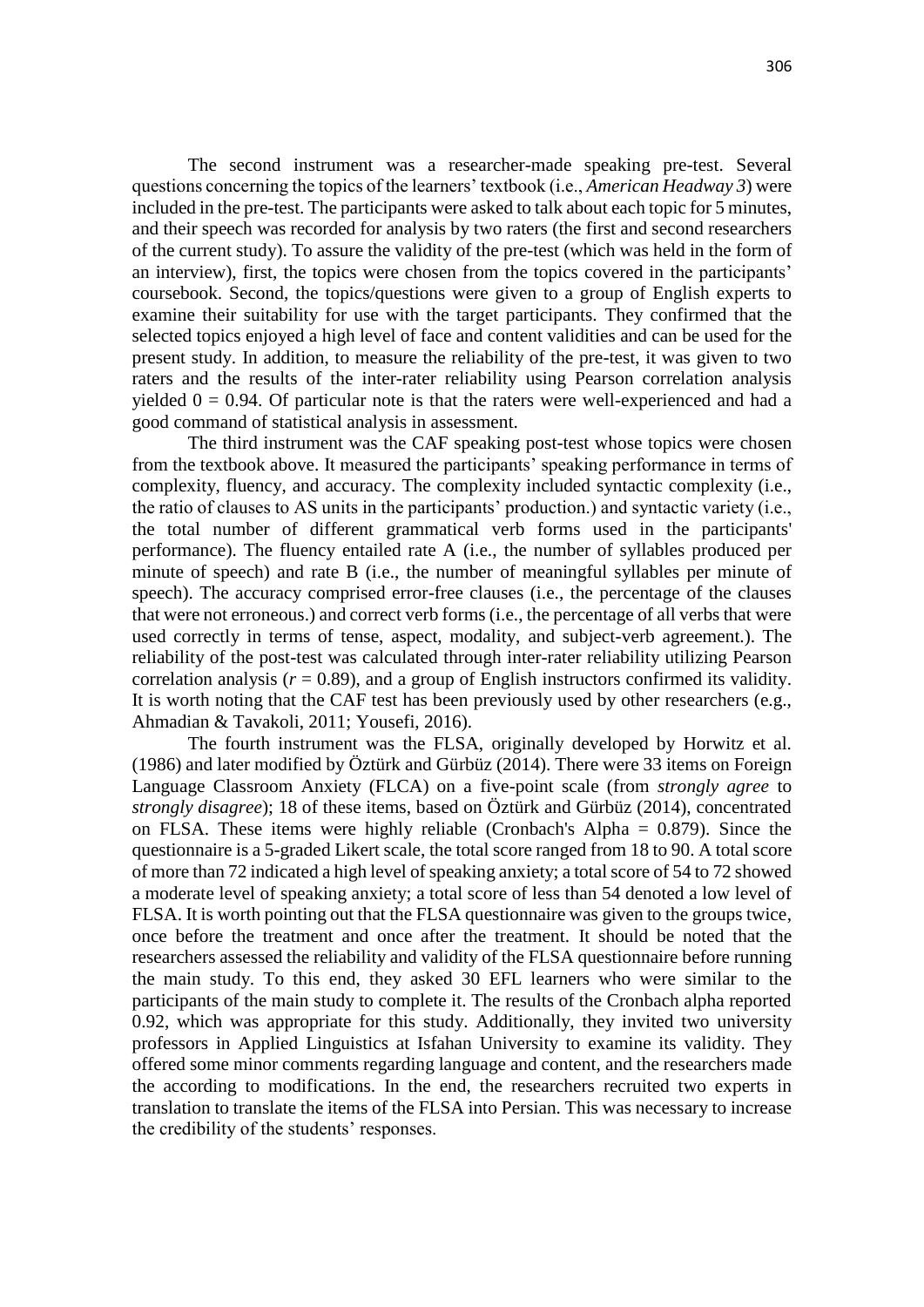Of particular note is that the researchers used confirmatory factor analysis to measure the construct validity of the instruments above. In doing so, they considered two criteria, including the eigenvalue of each factor and the loading of each item of the factors. The results demonstrated that the eigenvalue of all factors was equal to or greater than 1.0. and the loading of all items of the factors was greater than or equal to 0.3. Thus, the researchers concluded that the instruments enjoyed the required construct validity.

### **Data Collection Procedure**

The researchers took some steps to run the present study. First, they administered the OOPT to make the participants homogenized. The participants  $(n = 120)$  whose scores fell around the mean were selected and assigned randomly into an experimental group (n  $= 60$ ) and a control group (n = 60). Second, the researchers measured the participants' speaking performance and level of anxiety prior to the treatments. Third, the researchers asked participants to install Zoom applications on their smartphones, PCs, and laptops. They assured that the participants know how to use the application and provided them with detailed explanations of its features and options. The Zoom application enjoys some outstanding features. For example, it allows collaboration with a large number of individuals, including annotation, chat, breakout room, and whiteboarding, it allows presenters to share their applications or whole desktop, it allows dynamic voice detection, it allows scheduling, recording, and it provides large room and webinar, and it offers mobile devices (Rahayu, 2020). Third, the instructor followed the seven-step procedure to run the treatment. In the first step, he drew the participants' attention to speaking. He got the students to think about the speaking topic, what is included and what they could anticipate. He presents the topic to the class and encouraged the student to focus on it. In the second step, he provided the required input. It involved teaching the words, expressions, chunks, and discourse features that were needed to do the target speaking task. In the third step, the speaking task was conducted. He had the participants conduct a communicative speaking task with a focus on fluency, accuracy, and complexity. In doing so, they were involved in presenting their opinions and views on the topic in a friendly climate. The instructor managed the classroom such that all the participants had opportunities to express their opinions. In the fourth step, the instructor drew the participants' attention to the strategies that could foster their speaking performance in terms of fluency, accuracy, and complexity. In the fifth step, the speaking task was repeated. In the fifth step, the instructor directed the participants' reflection on learning. He encouraged the participants to reflect on what they have learned and the difficulties they faced during the previous step. In the seventh step, the instructor provided feedback on the participants' performance and got them to give feedback on their peers' performance. It should be stressed that the session was recorded and the participants could refer back to it when it was necessary. Concerning the control group, the classes were run in a conventional way where the participants did not have access to technological devices, such as computers, smartphones, and laptops. In each session, the instructors introduced a topic and wrote it down on the whiteboard. Afterward, he asked the participants to present their opinions toward it one-by-one. The treatments were offered in 19 one-hour sessions. Fourth, the researchers administer the speaking test and the anxiety questionnaire to measure the participants' speaking ability and level of anxiety at the end of the instruction.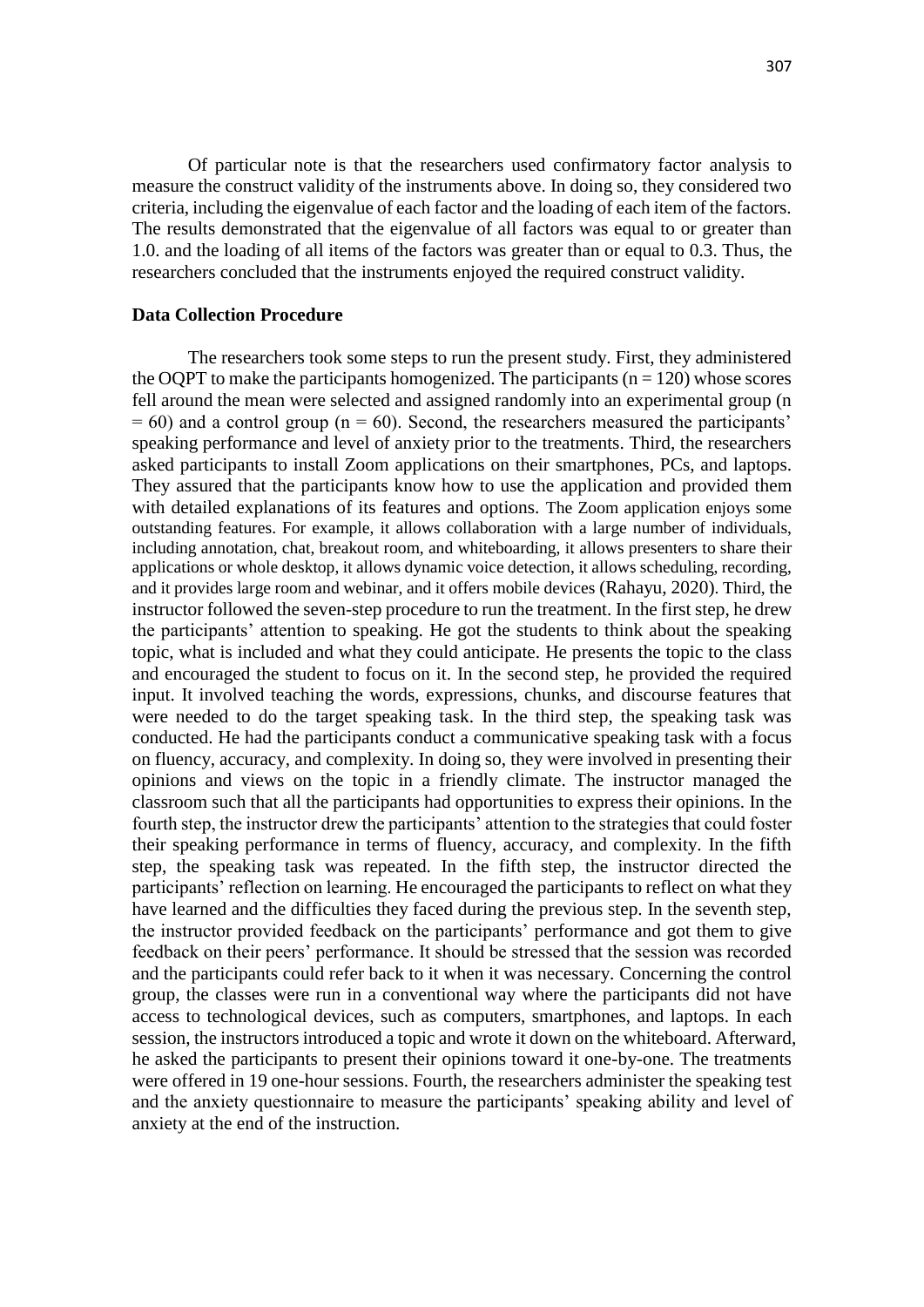## **Results**

First of all, after assuring the normality distribution through the Kolmogorov Smirnov test ( $p > 0.05$ ), it was necessary to check if there was any difference between both groups' pretest of speaking CAF and FLSA pretest. Therefore, an independent samples t-test was run:

#### Table 1

*Results of Descriptive Statistics (Speaking CAF Pretest and FLSA Questionnaire Pretest)*

| 1.000007      |        |                |       |                       |                        |
|---------------|--------|----------------|-------|-----------------------|------------------------|
|               | Groups | $\overline{N}$ | Mean  | <b>Std. Deviation</b> | <b>Std. Error Mean</b> |
| SF Pre        | EG     | 60             | 12.80 | .76                   | .09                    |
|               | CG     | 60             | 12.84 | .79                   | .10                    |
| <b>SA Pre</b> | EG     | 60             | 12.18 | .99                   | .12                    |
|               | CG     | 60             | 11.90 | 1.11                  | .14                    |
| SC Pre        | EG     | 60             | 12.77 | .83                   | .10                    |
|               | CG     | 60             | 12.66 | .81                   | .10                    |
| <b>FLSA</b>   | EG     | 60             | 72.86 | 92.34                 | 11.92                  |
| Pre           | CG     | 60             | 66.05 | 12.84                 | 1.65                   |
|               |        |                |       |                       |                        |

**Note.** SF: Speaking Fluency; SA: Speaking Accuracy; SC: Speaking Complexity; Pre: Pretest

Table 1 shows the EG and CG learners' mean scores on the speaking CAF pretest and FLSA pretest. The mean scores almost show that there is no difference between the EG and CG learners on the speaking CAF pretest. Moreover, no difference was found between both groups on the FLSA pretest, and both groups had a high level of speaking anxiety. However, a t-test was run to see if the difference between these mean scores and the two groups on the speaking CAF pretest and FLSA pretest were statistically significant.

#### Table 2

*Results of the Independent-Samples T-Test (Speaking CAF Pretest and FLSA Pretest Scores of EG and CG)*

| $500.000$ $-0.000$ |          |                  |     |       |     |        |                              |           |
|--------------------|----------|------------------|-----|-------|-----|--------|------------------------------|-----------|
|                    |          | Levene's         |     |       |     |        |                              |           |
|                    |          | Test for         |     |       |     |        |                              |           |
|                    |          | Equality         |     |       |     |        | t-test for Equality of Means |           |
|                    |          | of               |     |       |     |        |                              |           |
|                    |          | Variance         |     |       |     |        |                              |           |
|                    |          | S                |     |       |     |        |                              |           |
|                    |          | $\boldsymbol{F}$ | Sig | t     | df  | Sig.   | Mean                         | Std.      |
|                    |          |                  |     |       |     | $(2 -$ | Differenc                    | Error     |
|                    |          |                  |     |       |     | tailed | e                            | Differenc |
|                    |          |                  |     |       |     |        |                              | e         |
| <b>SF</b>          | Equal    | .25              | .61 | $-.2$ | 118 | .77    | $-.04$                       | .14       |
| Pre                | variance |                  |     | 9     |     |        |                              |           |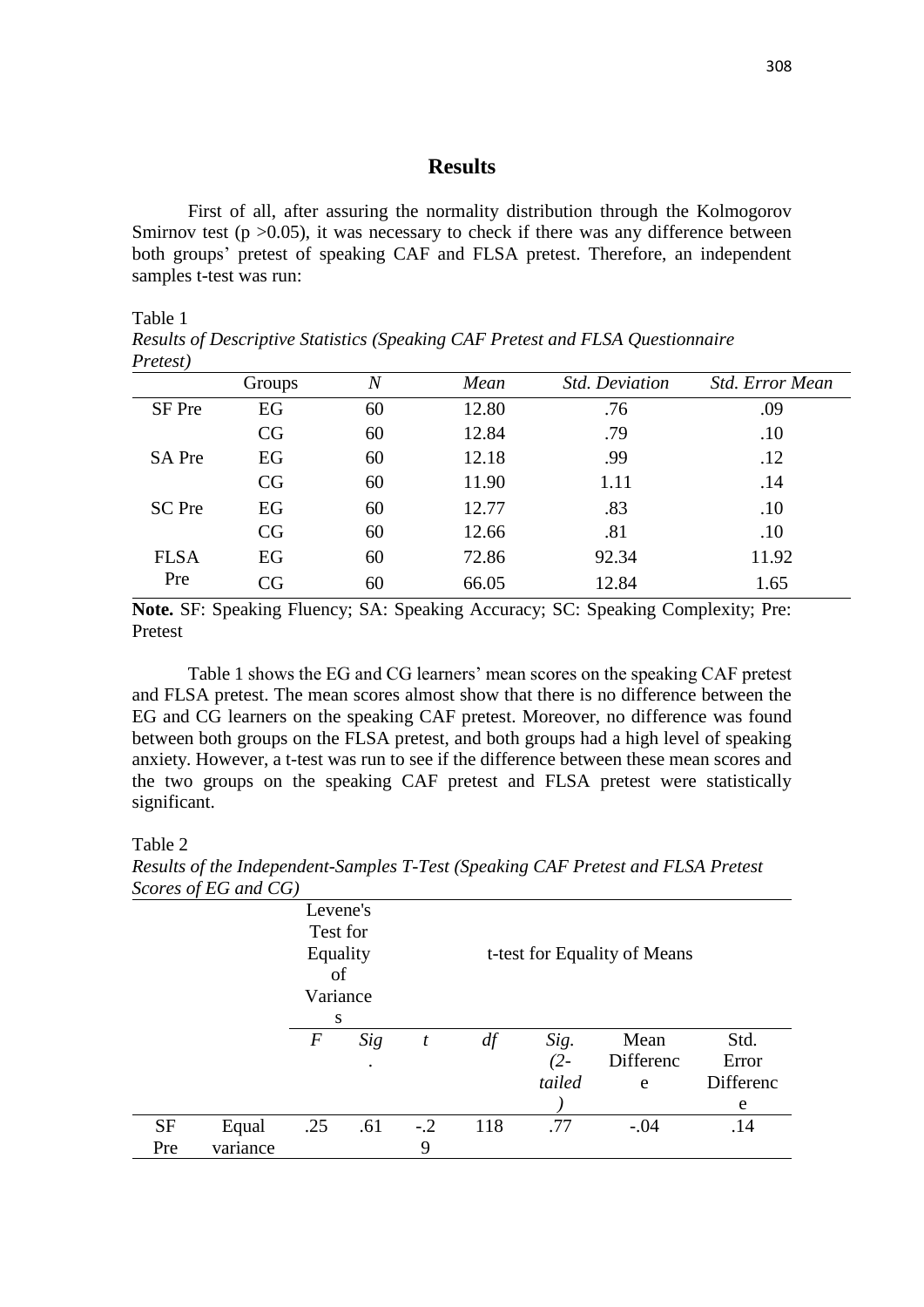|              | ${\bf S}$             |                |     |                |                         |     |        |       |
|--------------|-----------------------|----------------|-----|----------------|-------------------------|-----|--------|-------|
|              | assume                |                |     |                |                         |     |        |       |
|              | $\mathbf d$           |                |     |                |                         |     |        |       |
|              | Equal<br>variance     |                |     | $-.2$<br>9     | 117.7<br>$\overline{7}$ | .77 | $-.04$ | .14   |
|              | s not                 |                |     |                |                         |     |        |       |
|              | assume                |                |     |                |                         |     |        |       |
|              | $\mathbf d$           |                |     |                |                         |     |        |       |
| SA           | Equal                 | 1.4            | .22 | 3.0            | 118                     | .39 | .28    | .19   |
| Pre          | variance              | 8              |     | $\overline{2}$ |                         |     |        |       |
|              | ${\bf S}$             |                |     |                |                         |     |        |       |
|              | assume                |                |     |                |                         |     |        |       |
|              | $\mathbf d$           |                |     |                |                         |     |        |       |
|              | Equal                 |                |     | 3.0            | 116.3                   | .39 | .28    | .19   |
|              | variance              |                |     | $\overline{2}$ | 9                       |     |        |       |
|              | s not<br>assume       |                |     |                |                         |     |        |       |
|              | $\mathbf d$           |                |     |                |                         |     |        |       |
| <b>SC</b>    | Equal                 | .42            | .51 | .72            | 118                     | .47 | .10    | .14   |
| Pre          | variance              |                |     |                |                         |     |        |       |
|              | ${\bf S}$             |                |     |                |                         |     |        |       |
|              | assume                |                |     |                |                         |     |        |       |
|              | $\mathbf d$           |                |     |                |                         |     |        |       |
|              | Equal                 |                |     | .72            | 117.9                   | .47 | .10    | .14   |
|              | variance              |                |     |                | 3                       |     |        |       |
|              | s not                 |                |     |                |                         |     |        |       |
|              | assume<br>$\rm d$     |                |     |                |                         |     |        |       |
| <b>FLS</b>   | Equal                 | 1.2            | .27 | .56            | 118                     | .57 | 6.81   | 12.03 |
| $\mathbf{A}$ | variance              | $\overline{2}$ |     |                |                         |     |        |       |
| Pre          | S                     |                |     |                |                         |     |        |       |
|              | assume                |                |     |                |                         |     |        |       |
|              | $\mathbf d$           |                |     |                |                         |     |        |       |
|              | Equal                 |                |     | .56            | 61.28                   | .57 | 6.81   | 12.03 |
|              | variance              |                |     |                |                         |     |        |       |
|              | s not                 |                |     |                |                         |     |        |       |
|              | assume<br>$\mathbf d$ |                |     |                |                         |     |        |       |
|              |                       |                |     |                |                         |     |        |       |

Based on the information presented in Table 2, as the *p* values were larger than  $0.05$  ( $p > .05$ ), it is concluded that there was not a statistically significant difference in the speaking CAF pretest and FLSA pretest scores for EG and CG. Hence, it could be inferred that the learners in the two groups were at the same level of speaking CAF and FLSA. Since the FLSA mean score of both groups was higher than 72, it reveals that both groups were at a higher level of speaking anxiety before the treatment (Öztürk & Gürbüz, 2014).

 To find a logical answer to the first research question of the study, the speaking CAF posttest scores of the EG and CG learners had to be compared. The researcher could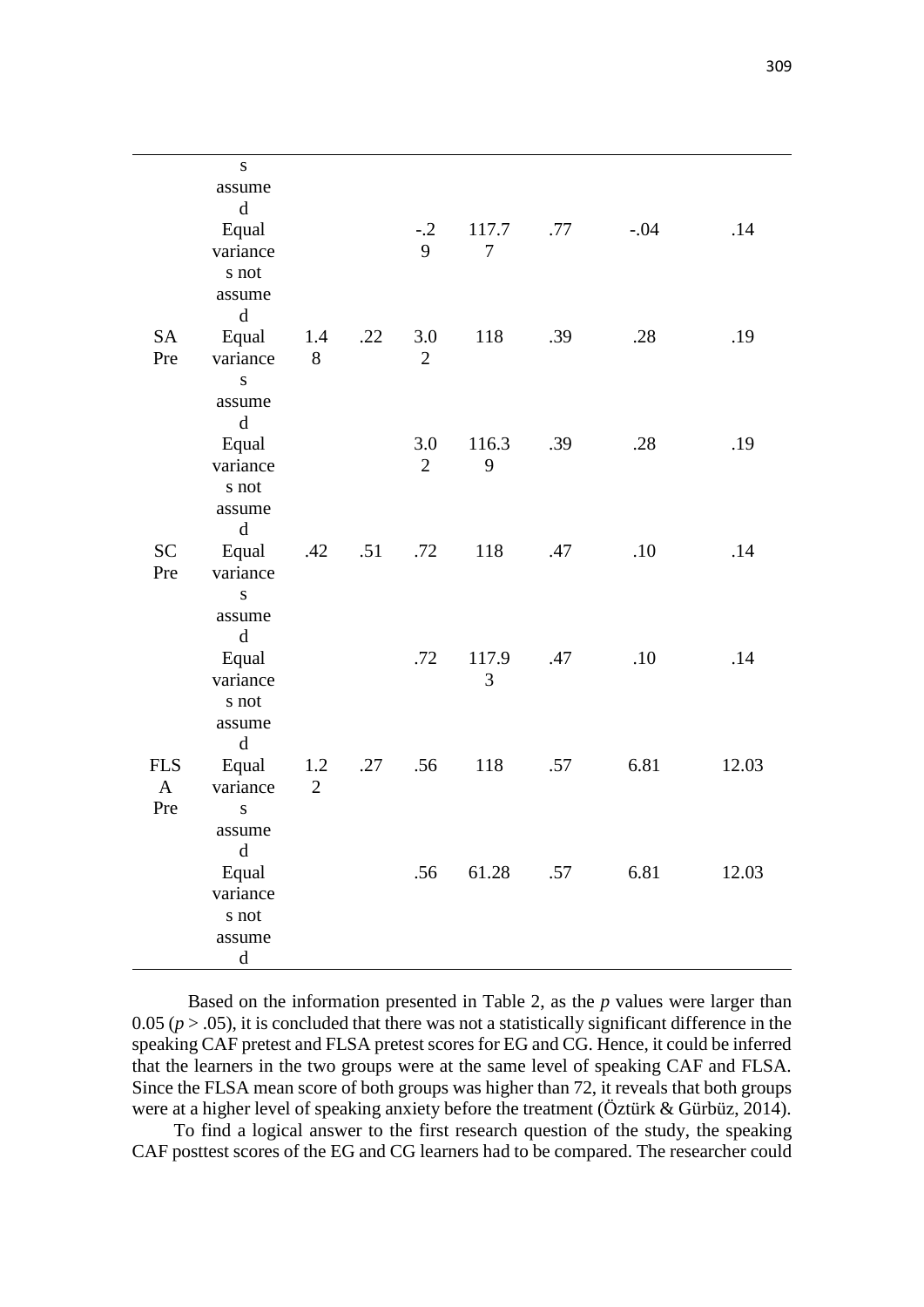have used an independent-samples t-test to achieve this goal, but to control for any potential pre-existing differences between these two groups and compare their post-test results, one-way ANCOVA was used:

Table 3

| Results of Descriptive Statistics (Speaking Fluency Post-test Scores of the EG and CG) |       |                       |    |  |  |  |  |  |
|----------------------------------------------------------------------------------------|-------|-----------------------|----|--|--|--|--|--|
| Groups                                                                                 | Mean  | <i>Std. Deviation</i> |    |  |  |  |  |  |
| EG                                                                                     | 6.03  |                       | 60 |  |  |  |  |  |
| CG                                                                                     | 12.97 |                       | 60 |  |  |  |  |  |
| Total                                                                                  | 14.50 | 1.76                  |    |  |  |  |  |  |

In Table 3, it could be found that the speaking fluency post-test means score of the EG learners was larger than that of the CG learners. To determine whether or not this difference was statistically significant, a one-way ANCOVA was needed to be run:

#### Table 4

*Results of the One-Way ANCOVA (Speaking Fluency Posttest Scores of the EG and CG)*

| Source            | Type III Sum | df  | Mean   | $\boldsymbol{F}$ | Sig. | Partial Eta |
|-------------------|--------------|-----|--------|------------------|------|-------------|
|                   | of Squares   |     | Square |                  |      | Squared     |
| Corrected         | 289.83       | 2   | 144.91 | 208.25           | .00  | .78         |
| Model             |              |     |        |                  |      |             |
| Intercept         | 42.32        |     | 42.32  | 60.82            | .00  | .34         |
| <b>SF</b> Pretest | 9.23         |     | 9.23   | 13.26            | .00  | .10         |
| Groups            | 283.15       |     | 283.15 | 406.91           | .00  | .77         |
| Error             | 81.41        | 117 | .69    |                  |      |             |
| Total             | 25615.75     | 120 |        |                  |      |             |
| Corrected         | 371.24       | 119 |        |                  |      |             |
| Total             |              |     |        |                  |      |             |

In Table 4, if you find the row labeled Groups in the leftmost column and read across this row, under the *Sig.* column, you can find the *p-*value, which should be compared with the alpha level of significance (i.e., .05). The *p-*value here was lower than the alpha level of significance (.00< .05), which indicates that the difference between the two groups of EG and CG on the speaking fluency posttest was statistically significant. This means that using the treatment (i.e., *CALL-based instruction)* could significantly improve the speaking fluency of the EG learners.

Table 4 also includes the effect size value, given under the Partial Eta Squared column in front of Groups. This value was .77, indicating that the treatment accounted for 77% of the difference between the EG and CG learners.

Table 5

*Results of Descriptive Statistics (Speaking Accuracy Post-test Scores of the EG and CG)*

| Results of Beschiptine Bullistics (Speaking Heelinger) I ost test been as of the BS and CS |       |                       |    |  |  |  |  |  |
|--------------------------------------------------------------------------------------------|-------|-----------------------|----|--|--|--|--|--|
| Groups                                                                                     | Mean  | <b>Std. Deviation</b> |    |  |  |  |  |  |
| EG                                                                                         | 16.27 |                       | 60 |  |  |  |  |  |
| 'CG                                                                                        | 2.30  | 1.30                  | 60 |  |  |  |  |  |
| Total                                                                                      | 14.28 | 2.30                  | 20 |  |  |  |  |  |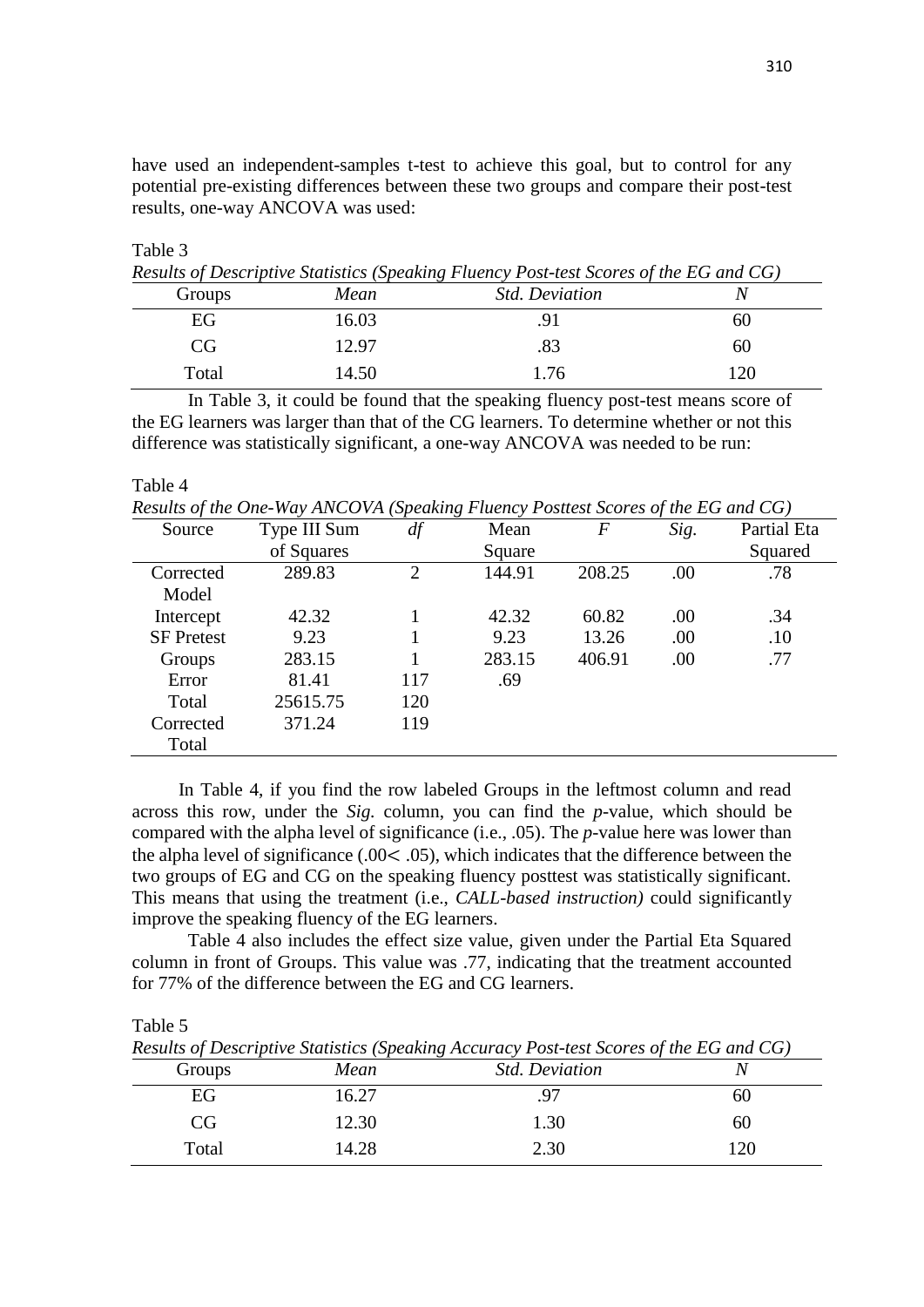Table 5 displays the descriptive statistics of both groups on the speaking accuracy post-tests. Seemingly, the experimental group outperformed the control group on the accuracy post-test. This claim can be accepted or rejected by running a one-way ANCOVA test in the following table:

#### Table 6

*Results of the One-Way ANCOVA (Speaking Accuracy Post-test Scores of the EG and CG)*

| Source            | Type III Sum | df             | Mean   | $\boldsymbol{F}$ | Sig. | Partial Eta |
|-------------------|--------------|----------------|--------|------------------|------|-------------|
|                   | of Squares   |                | Square |                  |      | Squared     |
| Corrected         | 492.35       | $\overline{2}$ | 246.17 | 208.74           | .00  | .781        |
| Model             |              |                |        |                  |      |             |
| Intercept         | 83.13        |                | 83.13  | 70.49            | .00  | .37         |
| <b>SA Pretest</b> | 18.33        |                | 18.33  | 15.54            | .00  | .11         |
| Groups            | 392.94       |                | 392.94 | 333.19           | .00  | .74         |
| Error             | 137.98       | 117            | 1.17   |                  |      |             |
| Total             | 25126.25     | 120            |        |                  |      |             |
| Corrected         | 630.33       | 119            |        |                  |      |             |
| Total             |              |                |        |                  |      |             |
|                   |              |                |        |                  |      |             |

Table 6 shows that there was a statistically significant difference in the speaking accuracy posttest scores of the EG and CG learners since the *p*-value under the *Sig.* column in front of Groups was less than the significance level (i.e.,  $.00 < .05$ ). Accordingly, using *CALL-based instruction* could significantly improve the speaking accuracy of the FEG learners. It is also worth noting that the effect size value, shown under the Partial Eta Squared column in front of Groups, equaled .74, which means that the treatment accounted for 62% of the difference between the speaking accuracy posttest scores of the EG and CG learners.

#### Table 7

| CG     |       |                       |     |
|--------|-------|-----------------------|-----|
| Groups | Mean  | <b>Std. Deviation</b> | V   |
| EG     | 16.33 | .95                   | OU  |
| CG     | 12.86 | .91                   | 60  |
| Total  | 14.60 | 197                   | 120 |

*Results of Descriptive Statistics (Speaking Complexity Posttest Scores of the EG and CG)*

Regarding the groups' mean scores, as indicated in Table 7, it seems that the experimental group outflanked the control group on the speaking complexity post-test. A one-way ANCOVA test was run to see if the difference between the speaking complexity posttests of both groups was significant.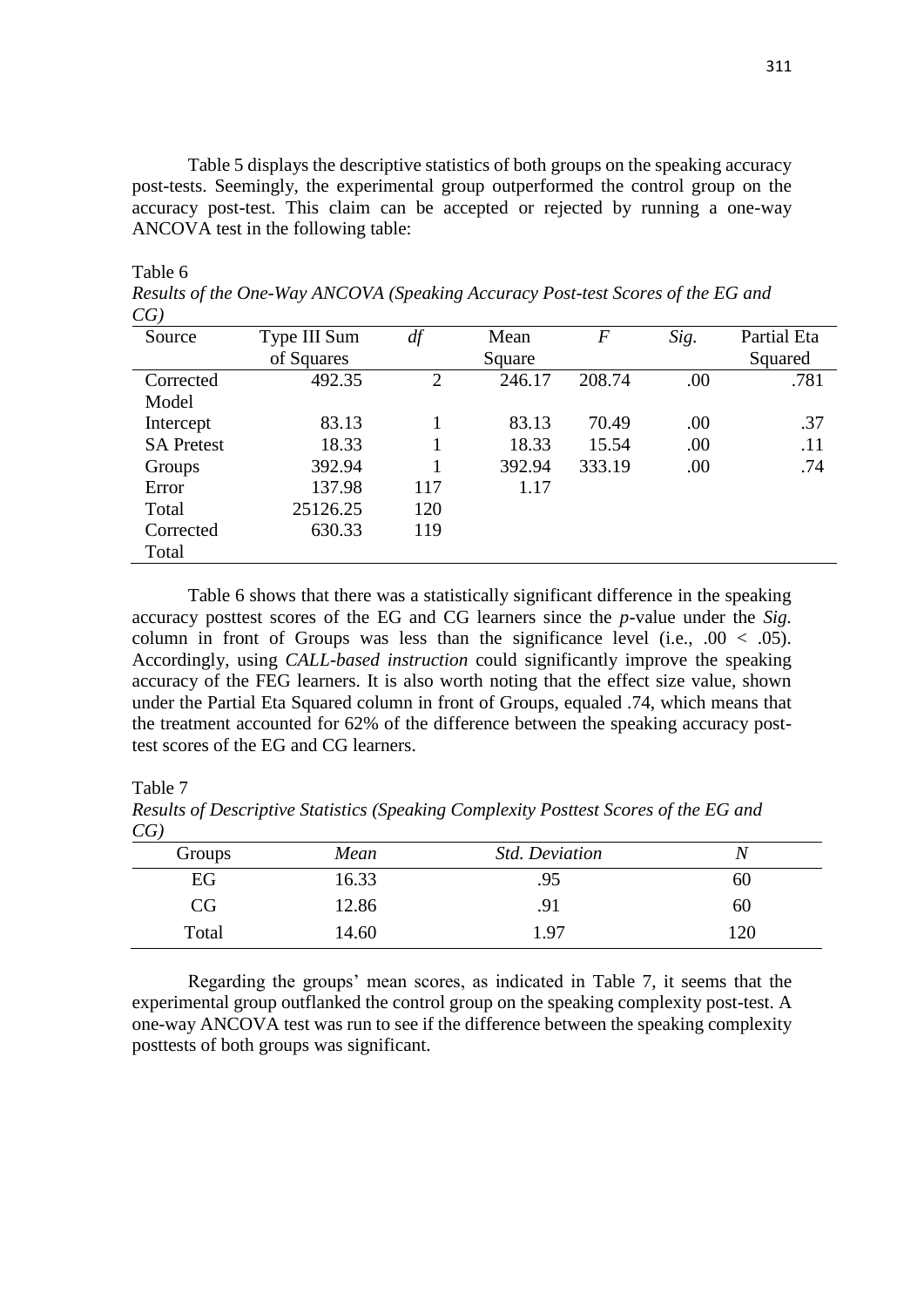| ◡◡ ៸              |              |     |        |        |      |             |
|-------------------|--------------|-----|--------|--------|------|-------------|
| Source            | Type III Sum | df  | Mean   | F      | Sig. | Partial Eta |
|                   | of Squares   |     | Square |        |      | Squared     |
| Corrected         | 368.13       | 2   | 184.06 | 227.48 | .00  | .79         |
| Model             |              |     |        |        |      |             |
| Intercept         | 55.72        |     | 55.72  | 68.86  | .00  | .37         |
| <b>SC</b> Pretest | 7.59         |     | 7.59   | 9.38   | .03  | .07         |
| Groups            | 352.04       |     | 352.04 | 435.08 | .00  | .78         |
| Error             | 94.66        | 117 | .80    |        |      |             |
| Total             | 26042.00     | 120 |        |        |      |             |
| Corrected         | 462.80       | 119 |        |        |      |             |
| Total             |              |     |        |        |      |             |

*Results of the One-Way ANCOVA (Speaking Complexity Post-test Scores of the EG and CG)*

As Table 8 demonstrates, there was a statistically significant difference in the speaking complexity posttest scores of the learners in the EG and CG since the *p*-value under the *Sig.* column in front of Groups was smaller than 0.05 (i.e., .00 < .05). As shown under the Partial Eta Squared column  $(= .78)$ , the magnitude of this difference was very large. This means that using *CALL-based instruction* significantly affected EFL learners' speaking complexity in the EG.

The second research question of the study was essentially similar to the first one, except that it was about the FLSA of the EFL learners. That is, it intended to find out whether using CALL-based instruction could significantly affect the FLSA of Iranian intermediate EFL learners. Thus, the FLSA posttest scores of the EG and CG learners were compared through a one-way ANCOVA:

#### Table 9

Table 8

*Results of Descriptive Statistics (FLSA Post-test Scores of the EG and CG)*

| Groups | Mean  | <b>Std. Deviation</b> | N   |
|--------|-------|-----------------------|-----|
| EG     | 41.86 | 4.83                  | 60  |
| CG     | 64.95 | 13.08                 | 60  |
| Total  | 53.40 | 15.19                 | 120 |

In Table 9, it could be found that the FLSA of the EG lowered significantly after the treatment. However, to find out whether this difference was a statistically significant one or not, a one-way ANCOVA was conducted:

Table 10

*Results of the One-Way ANCOVA (FLSA Post-test Scores of the EG and CG)*

| Source             | Type III<br>Sum of<br>Squares | df | Mean<br>Square |         | Sig.    | Partial Eta<br>Squared |
|--------------------|-------------------------------|----|----------------|---------|---------|------------------------|
| Corrected          | 16033.33                      |    | 8016.66        | 81.99   | .00     | .58                    |
| Model<br>Intercept | 156761.04                     |    | 156761.04      | 1603.28 | $.00\,$ | .93                    |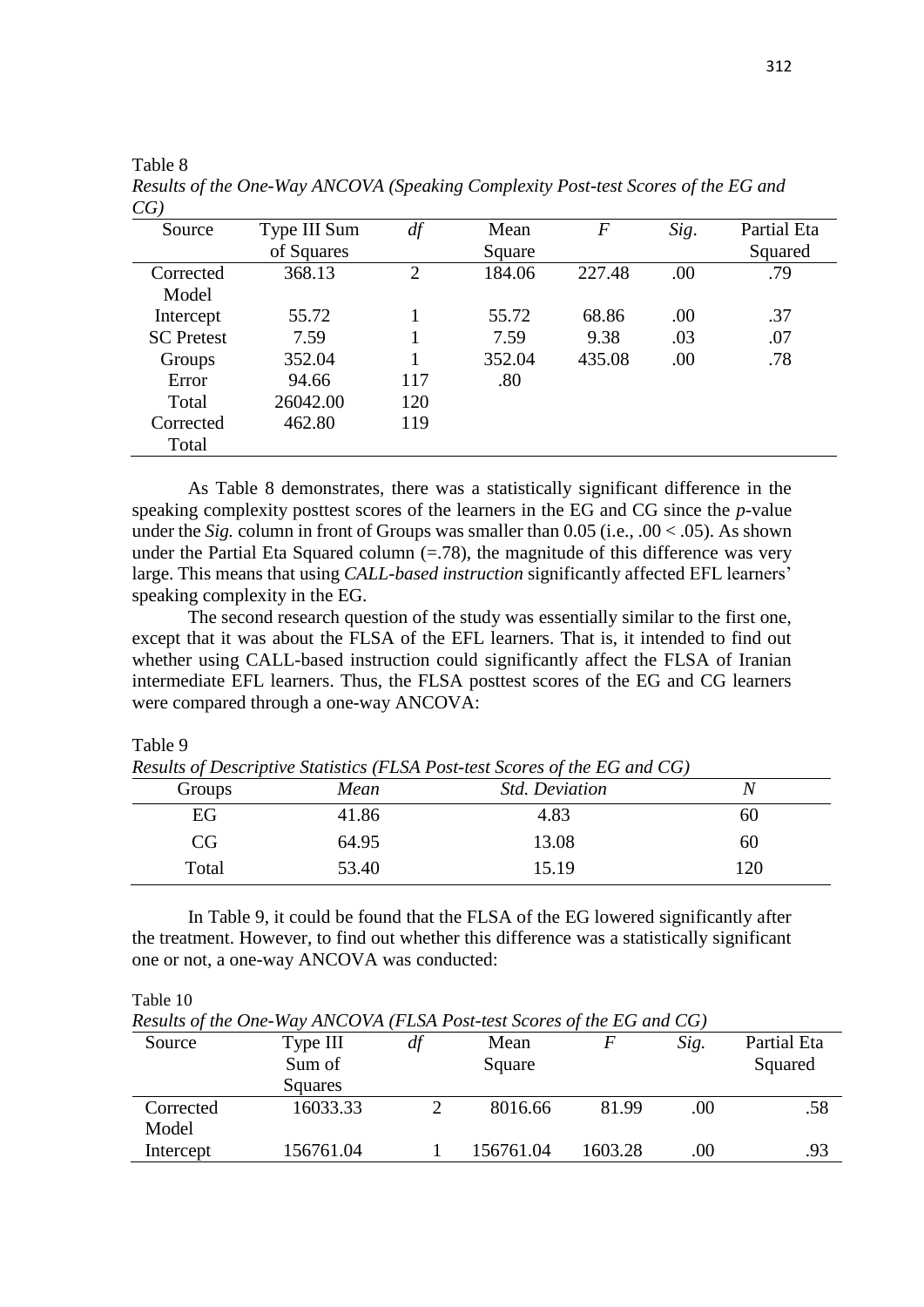| <b>Anxiety</b> Pre | 48.12     |     | 48.12    | .49    | .48  | .00. |
|--------------------|-----------|-----|----------|--------|------|------|
| Groups             | 16033.21  |     | 16033.21 | 163.98 | .00. | .58  |
| Error              | 11439.65  | 117 | 97.77    |        |      |      |
| Total              | 369767.00 | 120 |          |        |      |      |
| Corrected          | 27472.99  | 119 |          |        |      |      |
| Total              |           |     |          |        |      |      |

In Table 10, the *Sig.* value was lower than the alpha level of significance  $(0.00)$   $(0.00)$ , which indicates that the difference between the two groups of EG and CG on the FLSA posttest was statistically significant. This means that using the *CALL-based instruction* had significantly affected the FLSA of the experimental group. According to Öztürk and Gürbüz (2014), participants with a total score of less than 54 demonstrated a low degree of FLSA; it can, thus, be concluded that the FLSA of the EG learners diminished thanks to CALL-based instruction.

### **Discussion**

Regarding the first research question of this study, the results showed that the experimental group who had received CALL-based instruction outflanked the control group who had been deprived of CALL-based instruction. The findings may be attributed to the features and merits of using CALL in teaching. Additionally, the results disclosed that the CALL-based instruction fostered the speaking CAF of the participants. The results may be ascribed to this view that the CALL-based instruction might have been enjoyable and easy, and it had many benefits, such as saving participants' time and effort. The results also indicated that CALL-based instruction could change the process of English learning and teaching in a better way. The CALL-based instruction could encourage cooperative learning among the participants since it was designed in a way that it could foster cooperation among the participants. Accordingly, the participants might have had better opportunities to work with each other to learn the target materials substantially (Rassaei, 2021; Soyoof et al., 2021). Furthermore, it may be argued that the CALL-based environment might have engaged the participants in interactive activities that might have led to improving the participants' critical thinking skills and involved them in social interactions (Ebadi & Ebadijalal, 2020; Hedayati & Marandi, 2014).

Another line of discussion for the findings of the study may be linked to the outstanding advantages of CALL-based instruction. For example, aligned with Ebadi et al. (2021), it may be argued that the CALL-based instruction might have created a lasting effect on the participants' visuals, making it more straightforward for them to grasp the content of an educational video. In a sense, it may be argued that it was also simpler for the participants to repeat the content if they did not comprehend it yet; additionally, they could repeat those difficult parts. Undoubtedly, this might have reduced the time of learning compared to traditional instruction. Besides, along with Abdulmalik Ali (2018), it is argued that while the computers couldn't engage the participants in authentic twoway communication, the CALL-based instruction might have provided rich input in the form of integrated multimedia programs that could be viewed and reviewed at the participants' own pace. This argumentation receives support from Hwang et al. (2016), who found that multimedia training generally saved the learning time by 30% compared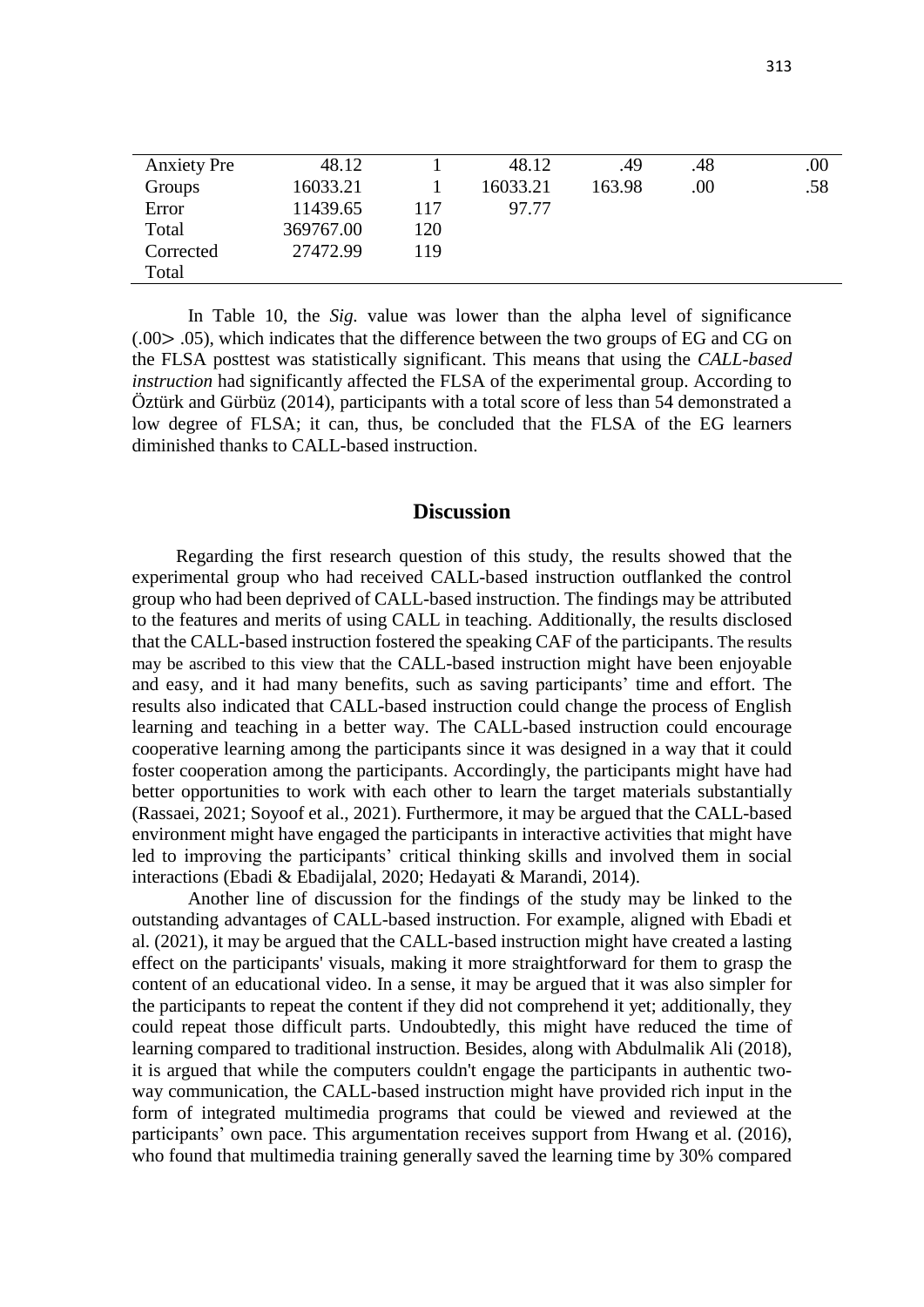to traditional education. Likewise, aligned with Levy (1997), it may be argued that the multimedia training characteristics such as learner involvement and learner control over programs resulted in better achievement outcomes for the participants.

To discuss the findings of the study more deeply, it may be argued that CALLbased instruction could offer more repetition opportunities. Through the repetition, prior acquired and internalized L2 knowledge might have become more automatic and, therefore, might have improved the participants' fluency (Michel, 2017). Additionally, the computers could also be used to complete the conversations, potentially enhancing fluency since the "automaticity of spoken language [will improve] through spoken practice" (Andujar & Salaberri-Ramiro, 2021, p. 9). In the same vein, as Abe (2021) notes, the CALL-based instruction could also help the learners strengthen their speaking abilities by practicing them appropriately. The findings are in line with those of Martn-Monje and Borthwick (2021), reporting that their students' pronunciation abilities enhanced significantly after attending the CALL program.

Furthermore, another justification for the findings is that with its fascinating design materials, the CALL-based instruction might have motivated the participants during the teaching-learning processes. That is, the online resources were intriguing; the learners could search for their video in some assignments, and it could provide a perfect demonstration of English language usage (spoken by a native). The CALL-based instruction could create incredible chances for boosting second language learning, such as increasing students' enthusiasm or expanding learners' different linguistic capabilities (Monjezi et al., 2021). This, in turn, might have boosted the participants' learning.

The final line of discussion for the findings may be that the CALL-based instruction could facilitate the exchange of ideas and information while also helping develop lifelong learning skills through a simple access to a wide range of global resources (Abdulmalik Ali, 2018). In other words, it could be argued that this virtual environment might have strengthened the cross-cultural connections, resulting in successful cooperation between the instructors and the student at various institutions both locally and internationally. In other words, it may be argued that CALL-based instruction could provide a comfortable setting for the learners to interact and communicate with their peers and the teacher. Moreover, along with the findings, it may be argued that in the CALL-based instruction environment, the participants could have access to the materials and feedback even long after the course (Al-Mansour and Al-Shorma, 2012; Luo & Ye, 2021; McNeil, 2020).

Regarding the second research question of this study, the results demonstrated that CALL-based instruction had a positive influence on Iranian EDL learners' FLSA. It means that the experimental group's anxiety lowered significantly after receiving CALLbased instruction. The CALL-based instruction could help the instructor design less stressful activities which actualize a non-threatening, positive and relaxed learning atmosphere. Accordingly, this might have reduced the participants' anxiety and successively increased their motivation to foster their learning. Along with Jeon (2021), it can be argued that the CALL-based instruction could provide appropriate teaching aids which might have been suitable for the learners to surpass the effects of FLSA.

Additionally, the findings may be explained from this view that CALL-based instruction could help foster the learner-teacher rapport and broaden the language learning experience beyond the confines of the classroom (Azizi, 2022). Further, to justify the findings of the study, it may be argued that the combination of text, sound effects, and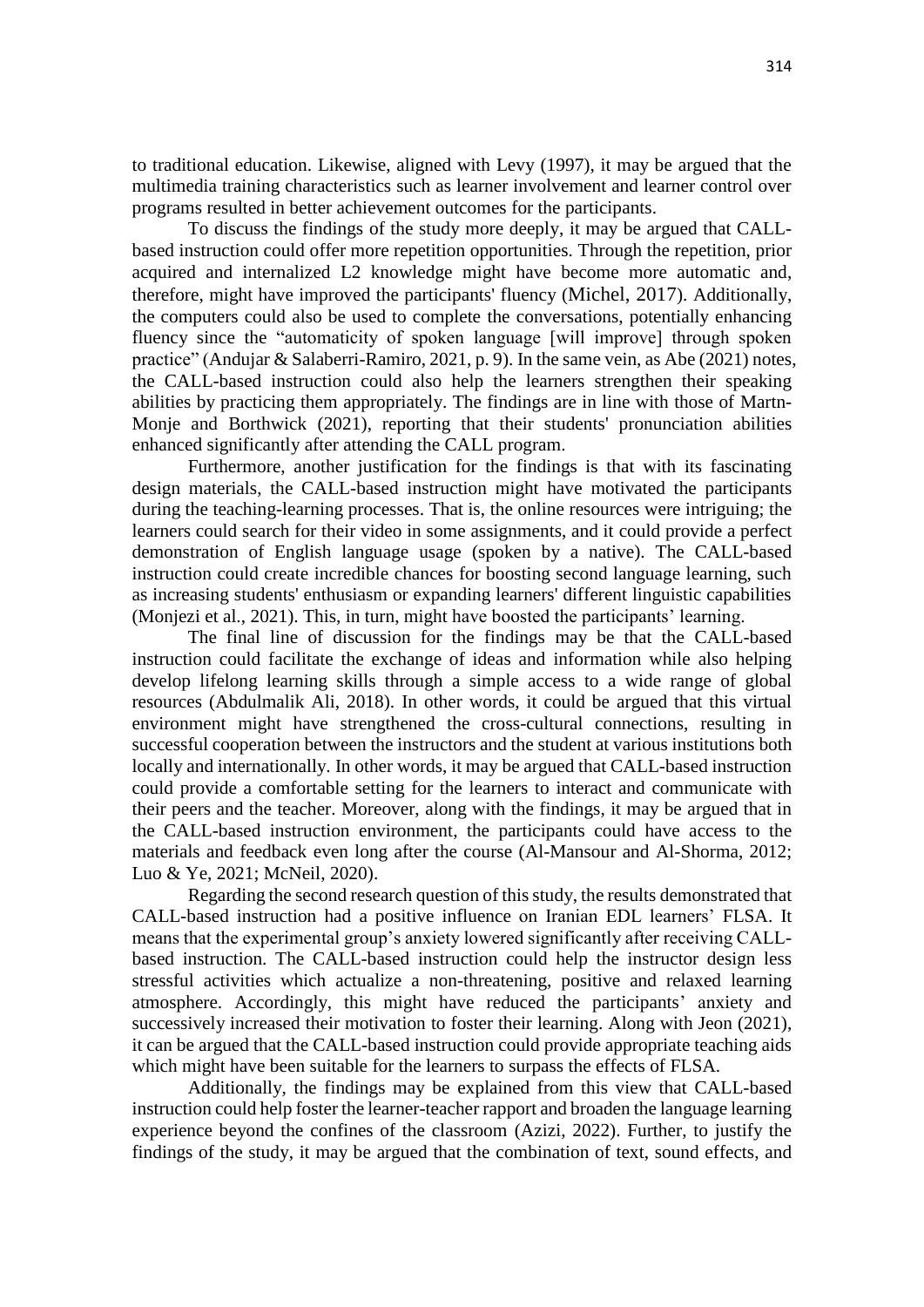images could increase the diversity of teaching and the learners' motivation by meeting their varying needs through multimodal practice. That is, the exciting graphics, music, and animation could make the learning environment more enjoyable and fun. When the computers were used as a platform where the communication between the teachers and learners occurred, the dread of being judged negatively was reduced to the maximum (Soyoof, 2022).

Another line of discussion for the results of the study may be ascribed to this view that as FLSA stems from the fear of making mistakes and the constant fear of negative evaluation, the use of computers might have made the learners feel free to speak without feeling embarrassed by creating an uncommon social and communicative arena in which they feel less constrained (Lee, 2021). In other words, it may be argued that the computermediated communication could render an anonymous environment due to the reduction/elimination of paralinguistic (e.g., frowning, raised eyebrows) and social clues (e.g., age, gender); thus, it might have made available maximum opportunities for oral practice for the learners to become more comfortable in conversing in English (Reynolds & Kao, 2021). Thus, by improving the learners' communication skills, the CALL-based instruction could reduce their foreign language anxiety, especially their communication apprehension (Lee et al., 2019).

Finally, in line with the results of this research, it may be argued that the virtual environment could decrease the learners' anxiety and increase their perceived competence as it might have reduced the affective filter and encouraged role-playing, as there was less apprehension and embarrassment (Bárkányi, 2021; Kohar, (2022). The findings are following those of Al-Mubireek (2019), revealing the low level of deterrence and social anxiety created in a virtual environment. In general, the findings of the study are line with those of the previous studies (Al-Mansour & Al-Shorma, 2012; Ataiefar & Sadighi, 2017; Bárkányi; 2021; Ozerol, 2009), reporting that the CALL-based instructions had positive effects on lowering English learners' FLSA.

## **Conclusion**

Based on the findings of the study, it can be concluded that CALL is a compelling alternative platform that can create a positive impact on EFL learners' speaking CAF and FLSA. It can provide EFL learners with a learning terrain that is learner-centered, supportive, and motivating with clear task orientation. This, in turn, can enhance their foreign language outcomes by reducing their foreign language learning anxiety. Additionally, in light of the results of the study, it can be concluded that computers can be used as a tool and medium to help EFL learners overcome the handicap of affective filter and increase their English language proficiency. In a sense, the utilization of CALL strategies can minimize the cognitive interferences caused by FLA and foster EFL learners' language proficiencies. With sound pedagogical underpinnings, the insights derived from the findings of this study can be beneficial in making well-informed curricular decisions in increasing the effectiveness of foreign language teaching and learning.

The results of this research may be beneficial for EFL teachers, materials developers, and EFL learners to consider CALL-based instruction and other technological devices productive to foster learning processes. The findings of the study may persuade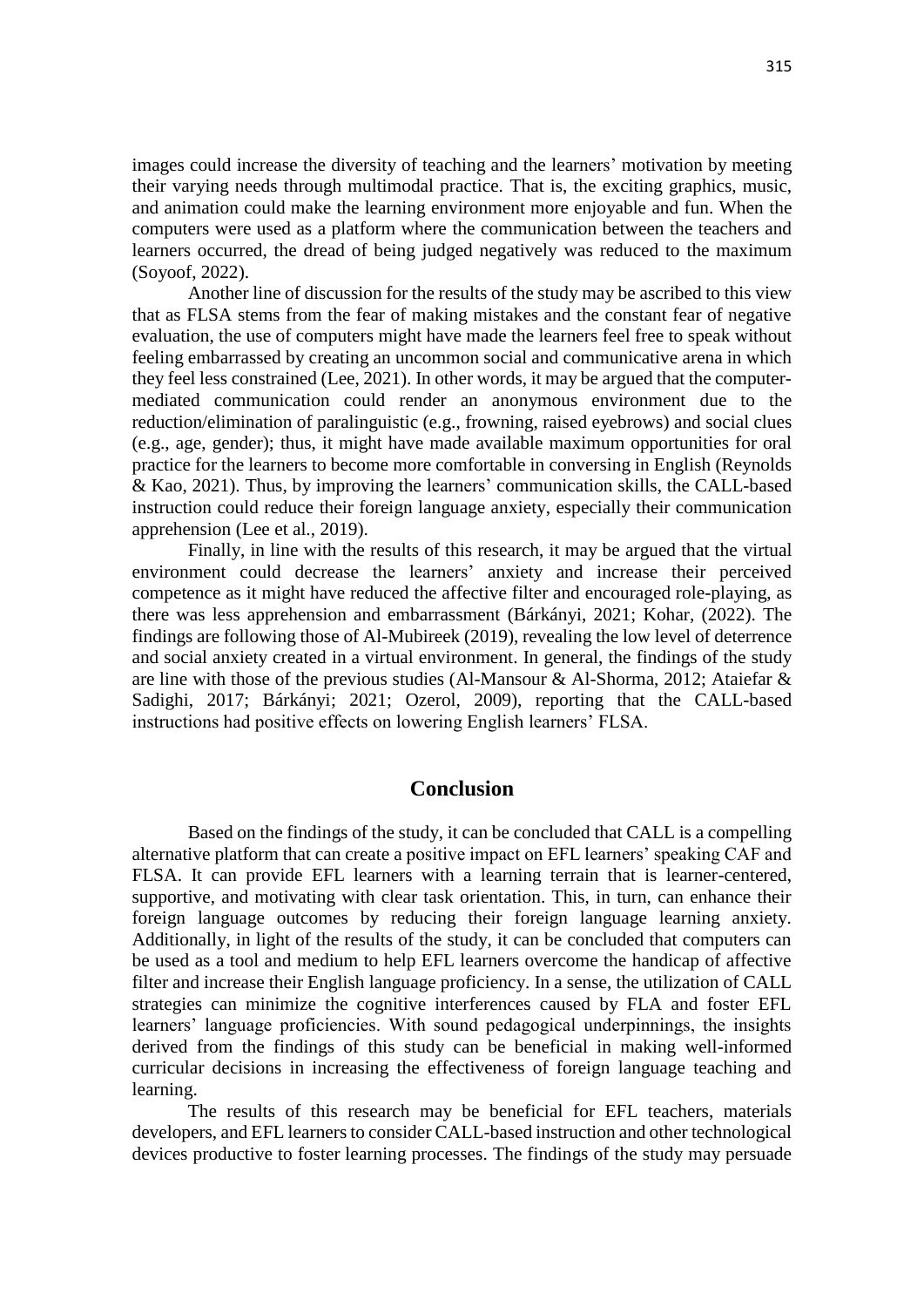EFL teachers to accommodate technological tools, such as mobiles, tablets, the Internet, and the like, in their classes to make way for language learning (Jafari et al., 2021; Rasti-Behbahani & Shahbazi, 2020). In addition, the results of this study may help EFL teachers consider the use of technology as an integral part of second language education. Materials developers can be the other beneficiary of the findings of this study. They can be encouraged to give more attention to the design and development of online instructional materials. Also, the results of this research can help EFL learners improve their selfstudies out of the classroom by using online instructions. They need to be in touch with technological devices and use them for cultivating their English learning (Soyoof et al., 2022).

Like any other study, this study suffered from some limitations that may open new avenues for more studies. Firstly, the small number of participants could be considered a hindrance to the generalizability of the results. Therefore, future studies can include larger samples to increase the generalizability of the results. Thirdly, the limited period of treatment is another constraint that should be stressed. Thus, more studies with a larger period are needed to increase the credibility of the findings of the study. Thirdly, probable unobserved associations between participants might have triggered a shift in their speaking CAF during the learning phase. Hence, future studies should consider this vital point in their design and implementation. Fourthly, this study only addressed speaking skills. Thus, future studies can tackle other language skills, such as speaking, listening, and writing. Fifthly, this study was carried out on Iranian intermediate EFL learners; so that interested researchers can include EFL learners with other different language proficiencies. Finally, future research is offered to consider other variables such as autonomy and self-regulation in the CALL-based environment.

### **References**

- Abdulmalik Ali, M. (2018). Computer-based instruction: how a web-based course facilitates English grammar instruction. *CALL-EJ, 19*(1), 43-59. http://callej.org/journal/19-1/Ali2018.pdf
- Abe, M. (2021). L2 interactional competence in asynchronous multiparty text-based communication: study of online collaborative writing. *Computer Assisted Language Learning, 34*(4), 409-433. [https://doi.org/10.1080/09588221.2019.](https://doi.org/10.1080/09588221.2019.%201614070)  [1614070.](https://doi.org/10.1080/09588221.2019.%201614070)
- Abu Naba'h, A., Hussain, J., Al-Omari, A. A., & Shdeifat, S. (2011). The effect of computer assisted language learning in teaching English grammar on the achievement of secondary students in Jordan. *International Arab Journal of Information Technology 6*(4), 431-439. https://eis.hu.edu.jo/deanshipfiles/ pub100526558.pdf
- Ahmadian, M. J., & Tavakoli, M. (2011). The effects of simultaneous use of careful online planning and task repetition on accuracy, fluency, and complexity of EFL learners' oral production. *Language Teaching Research, 15*(1), 35-59. [https://doi.org/10.1177%2F1362168810383329.](https://doi.org/10.1177%2F1362168810383329)
- Akdeniz, H., & Bangir Alpan, G. (2020). Analysis of gifted and talented students' creative problem solving styles. *Talent, 10*(1), 79-94. DOI: https://doi.org/10.46893/talent. 758416.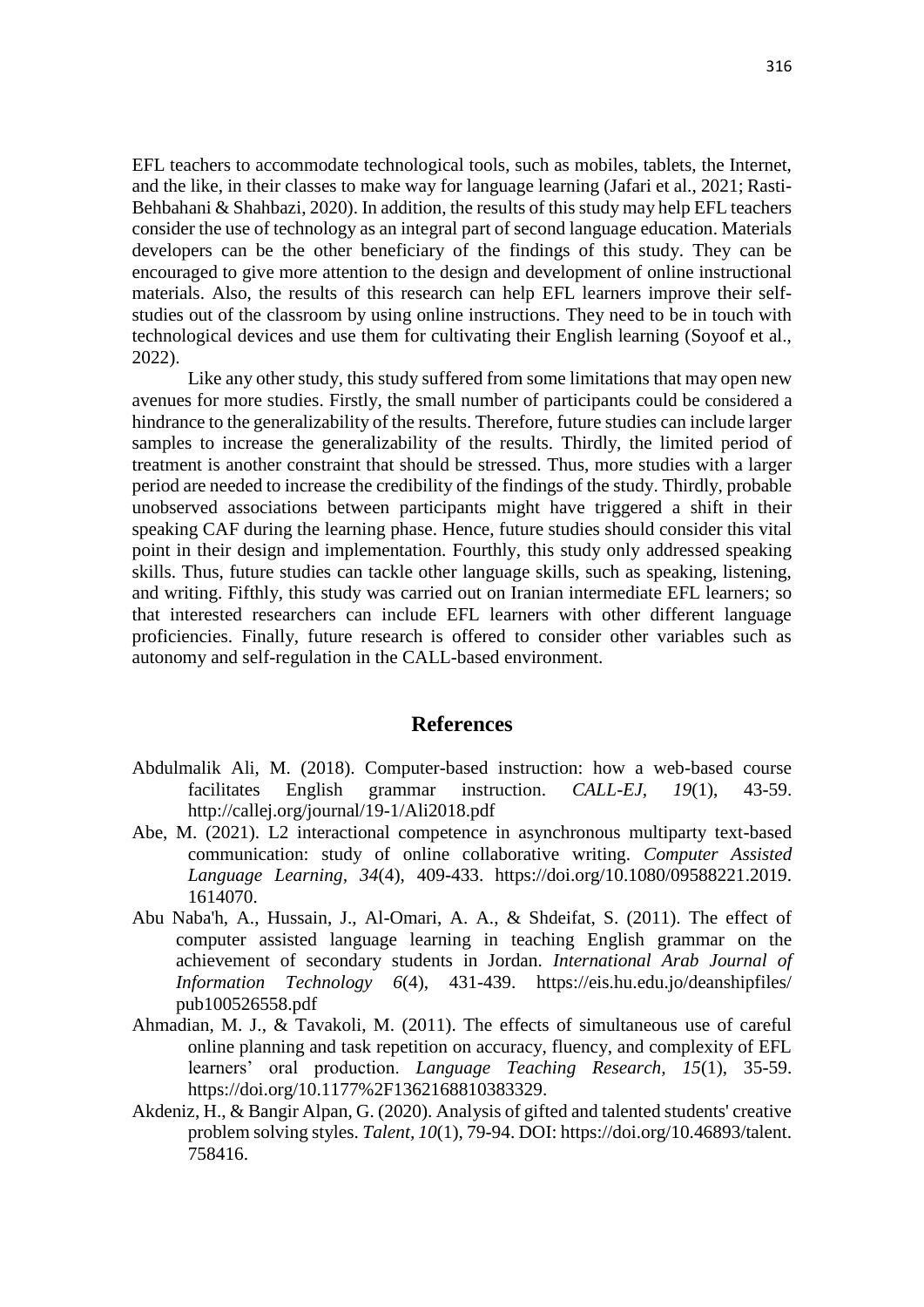- Al Ayub Ahmed, A., Acwin Dwijendra, N. K., Babu Bynagari, N., Modenov, A. K., Kavitha, M., & Dudukalov, E. (2021). Multi project scheduling and material planning using lagrangian relaxation algorithm. *Industrial Engineering & Management Systems, 20*(4), 580-587. https://doi.org/10.7232/iems.2021. 20.4.580
- Al-Mansour, N. S., & Al-Shorma, R. A. (2012). The effect of computer assistedinstruction on Saudi university student's learning of English. *Journal of King Saud University–Languages and Translation, 24*, 51-56. https://doi.org/10.1016/ j.jksult.2009.10.001.
- Al-Mubireek, S. (2019). E-Learning in the English classroom: Comparing two E-Learning platforms impacting preparatory year students' language learning, *CALL-EJ, 20*(2), 19-37. http://callej.org/journal/20-2/Al-Mubireek2019.pdf
- Alosaimi, D. (2021). Learning self-efficacy as predictor of nursing students' performance of clinical skills. *Educational Sciences: Theory and Practice, 21*(3), 120-131. http://dx.doi.org/10.12738/jestp.2021.3.009.
- Al-Sharah, N., Dudeen, H., Yajid, M. S. A., Khatibi, A., & Ariffin, I. A. (2021). The learning of vocabulary and the usage of portmanteaus by Jordanian EFL students. *Eurasian Journal of Applied Linguistics, 7*(2), 147-161.Doi: http://dx.doi.org/ 10.32601/ejal.911512.
- Andujar, A., & Salaberri-Ramiro. M. S. (2021). Exploring chat-based communication in the EFL class: computer and mobile environments. *Computer Assisted Language Learning, 34*(4) 434-461. https://doi.org/10.1080/09588221.2019.1614632.
- Ardıç, Ö., & Çiftçi, H. (2019). ICT competence and needs of Turkish EFL instructors: The role of gender, institution and experience. *Eurasian Journal of Applied Linguistics, 5*(1), 153-173. Doi: 10.32601/ejal.543791.
- Ataiefar, F., & Sadighi, F. (2017). Lowering foreign language anxiety through technology: A case of Iranian EFL sophomore students. *English Literature and Language Review, 3*(4), 23**-**34. https://www.arpgweb.com/pdf-files/ellr3(4)23- 34.pdf
- Awosusi, A.A., Xulu, N.G., Ahmadi, M., Rjoub, H., Altuntaş, M., Uhunamure, S.E., Akadiri, S.S., and Kirikkaleli, D. (2022). The sustainable environment in Uruguay: the roles of financial development, natural resources, and trade globalization. *Front. Environ. Sci.* 10:875577. doi: 10.3389/fenvs.2022.875577
- Azizi, Z. (2022). A phenomenographic study on university English teachers' perceptions of online classes during the COVID-19 pandemic: A focus on Iran. *Education Research International*, 23, 1-25. [https://doi.org/10.1155/2022/1368883.](https://doi.org/10.1155/2022/1368883)
- Bárkányi, Z. (2021). Motivation, self-efficacy beliefs, and speaking anxiety in language MOOCs. *ReCALL, 33*(2), 143-160.<https://doi.org/10.1017/S0958344021000033>
- Bashori, M., van Hout, R., Strik, H., & Cucchiarini, C. (2020). Web-based language learning and speaking anxiety. *Computer Assisted Language Learning*, 1-31. DOI: [10.1080/09588221.2020.1770293.](https://doi.org/10.1080/09588221.2020.1770293)
- Bian, Z. (2021). Evaluation of sports ads value based on consumer psychology. *Revista De Psicología Del Deporte (Journal of Sport Psychology), 30*(3), 25-36. [https://www.rpd-online.com/index.php/rpd/article/view/469.](https://www.rpd-online.com/index.php/rpd/article/view/469)
- Butt, B., Khan, M. A., Mahmood, S., Hamid, A., Hussain, A. (2021). Serial verb construction vs Complex Predicates in Punjabi: An integrated analysis of event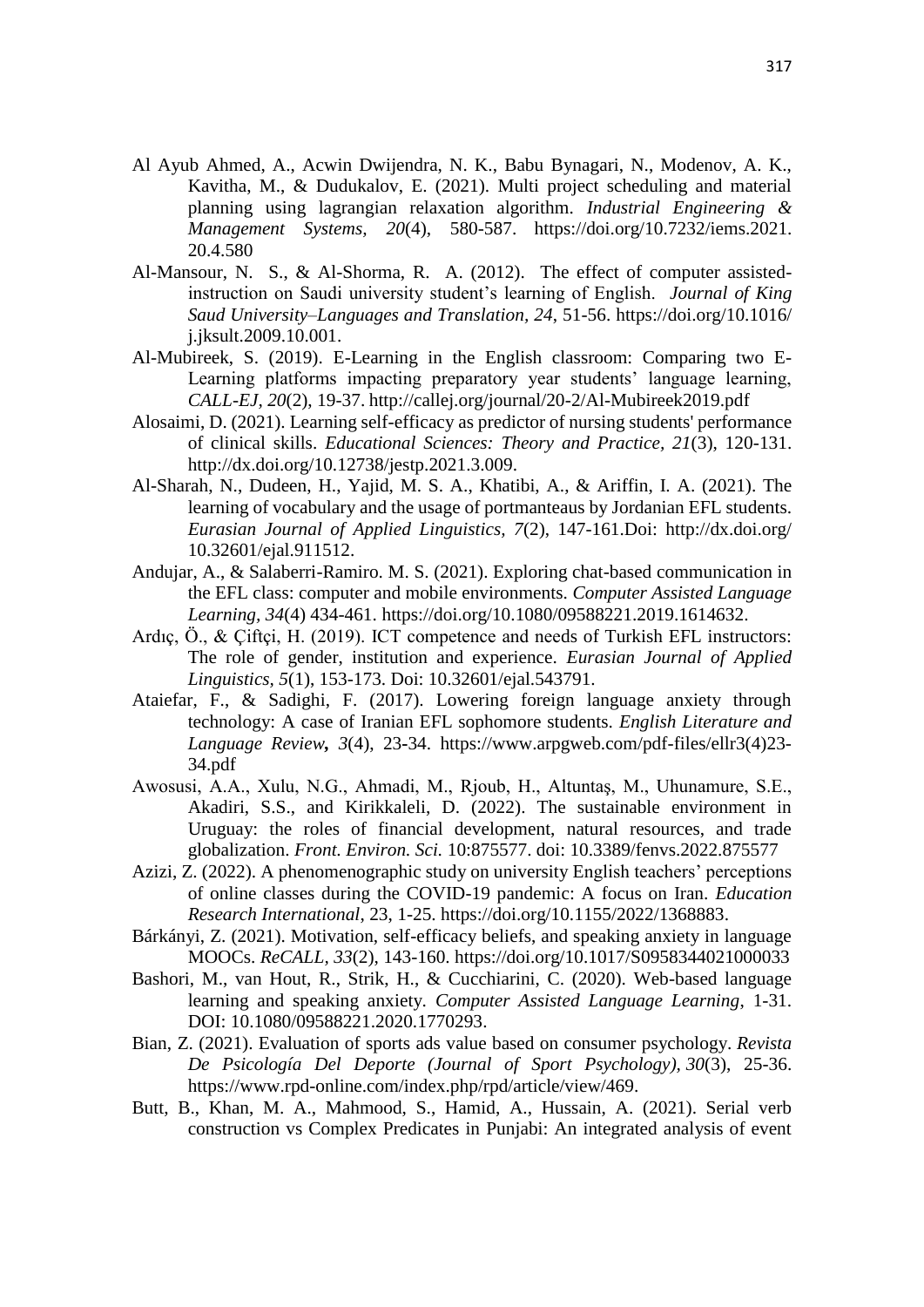structure. *Eurasian Journal of Applied Linguistics, 7*(2), 1-21. Doi: [http://dx.doi.org/10.32601/ejal.911501.](http://dx.doi.org/10.32601/ejal.911501)

- Dalton, D. W. & Hannafin, M. J. (1987). The effects of word processing on written composition. *The Journal of Educational Research, 80*(6), 338-342. [https://doi.org/10.1080/00220671.1987.10885779.](https://doi.org/10.1080/00220671.1987.10885779)
- Dharma, H. R. C., Asmarani, D., & Dewi, U. P. (2017). Basic Japanese grammar and conversation e-learning through Skype and Zoom online application. *Procedia Computer Science*, 116, 267-273. [https://doi.org/10.1016/j.procs.2017.10.055.](https://doi.org/10.1016/j.procs.2017.10.055)
- Dwijendra, N.K.A., Akhmadeev, R., Tumanov, D., Kosov, M., Shoar, S., Banaitis, A. (2021). Modeling Social impacts of high-rise residential buildings during the postoccupancy phase using DEMATEL Method: A Case Study. *Buildings, 11*(11):504. https://doi.org/10.3390/buildings11110504.
- Ebadi, S., & Ebadijalal, M. (2020). The effect of Google Expeditions virtual reality on EFL learners' willingness to communicate and oral proficiency. *Computer Assisted Language Learning*, 1-25. [https://doi.org/10.1080/09588221.2020.](https://doi.org/10.1080/09588221.2020.%201854311)  [1854311.](https://doi.org/10.1080/09588221.2020.%201854311)
- Ellis, R. (2008). *The study of second language acquisition (2nd edition*). Oxford University Press.
- Elrayah, M. (2022). Improving teaching professionals' satisfaction through the development of self-efficacy, engagement, and stress control: a cross-sectional study. *Educational Sciences: Theory and Practice, 22*(1), 1-12. <http://dx.doi.org/10.12738/jestp.2022.1.0001>
- Hedayati, H., & Marandi, S. (2014). Iranian EFL teachers' perceptions of the difficulties of implementing CALL. *ReCALL, 26*(3), 298-314. https://doi.org/10.1017/ S0958344014000172.
- Horwitz, E. K., Horwitz, M. B., & Cope, J. (1986). Foreign language classroom anxiety. *Modern Language Journal, 70*(2), 125-132. [https://doi.org/10.2307/327317.](https://doi.org/10.2307/327317)
- Hwang, W., Shadiev, R., Hsu, J., Huang, Y., Hsu, G., & Lin, Y. (2016). Effects of storytelling to facilitate EFL speaking using Web-based multimedia system. *Computer Assisted Language Learning, 29*(2), 215-241. https://doi.org/10.1080/ 09588221.2014.927367.
- Iranmehr, A., & Davari, H. (2019). English language education in Iran: A site of struggle between globalized and localized versions of English. *Iranian Journal of Comparative Education 1*(2), 70-84. DOI: https://dx.doi.org/10.22034/ijce.2018. 87725.
- Jafari, S., Talebinejad, M., & Ketabi, S. (2021). Comparative effects of technology-, motivational-, and metacognitive-based scaffolding on male and female Iranian adult advanced EFL learners' speaking. *Research in English Language Pedagogy*, 9(2), 259-282. doi: 10.30486/relp.2021.1912273.1229.
- Jeon, J. (2021). Chatbot-assisted dynamic assessment (CA-DA) for L2 vocabulary learning and diagnosis. *Computer Assisted Language Learning*, 1-27. [https://doi.org/10.1080/09588221.2021.1987272.](https://doi.org/10.1080/09588221.2021.1987272)
- Jiang, Y., & Chun, D. (2021). Web-based intonation training helps improve ESL and EFL Chinese students' oral speech. *Computer Assisted Language Learning*, 1-29. [https://doi.org/10.1080/09588221.2021.1931342.](https://doi.org/10.1080/09588221.2021.1931342)
- Kohar, D. (2022). measuring the effectiveness of the brain-based learning model on the level of reading comprehension based on exposition reading structures in junior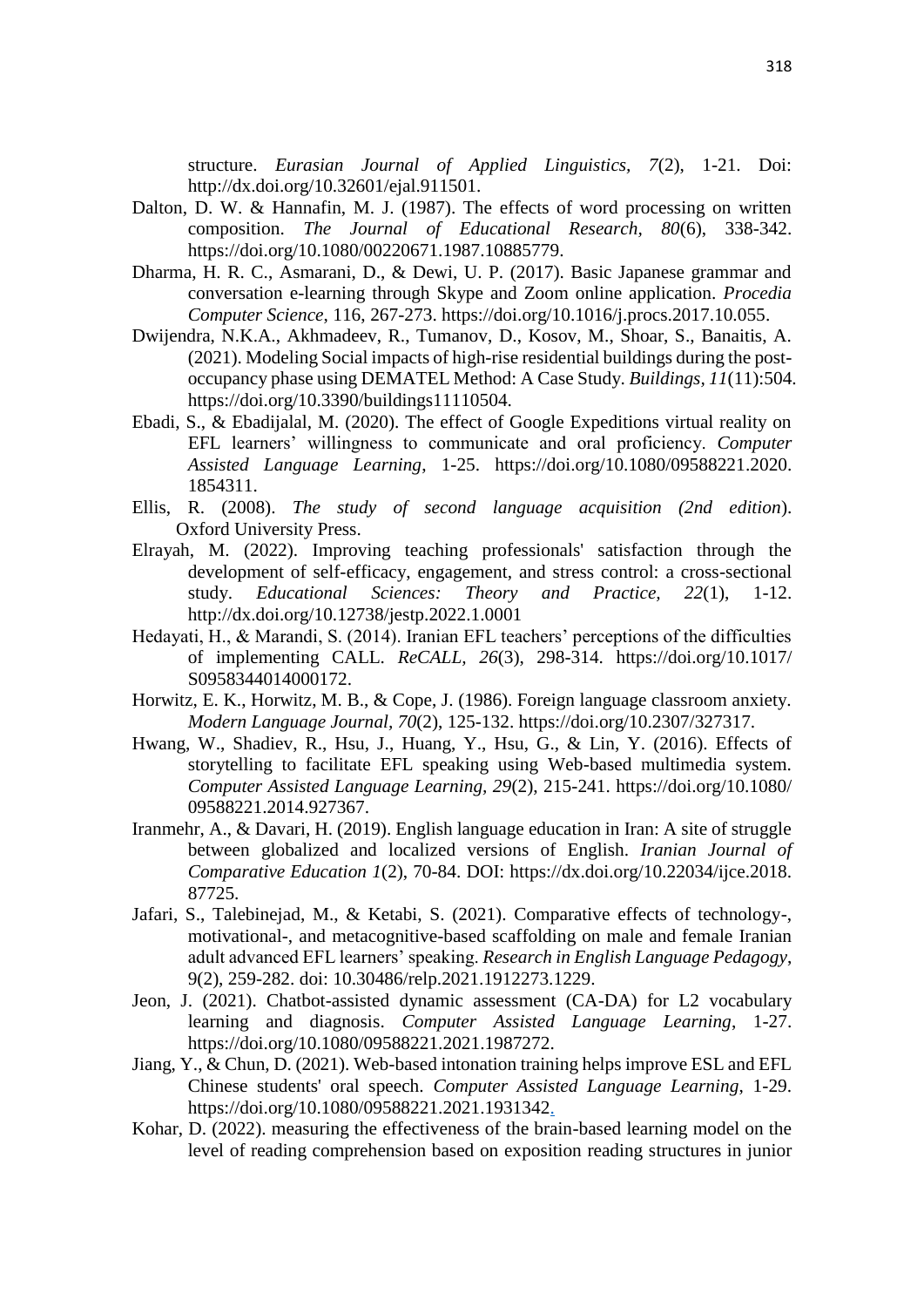high school. *Educational Sciences: Theory and Practice, 22*(1), 78-89. http://dx.doi.org/10.12738/jestp.2022.1.0007

- Kumar, K., Singh, K. V., & Prakash, A. (2019). Empirical assessment of sustainable banking issues in the indian banking sector**.** Jou*rnal [Of Asia Entrepreneurship](https://search.yahoo.com/search;_ylt=Awr9CKuP86ZeHVYAYaRXNyoA;_ylu=X3oDMTBzMmhnYjE4BGNvbG8DZ3ExBHBvcwMxBHZ0aWQDBHNlYwNxcnc-?type=E211US1316G0&fr=mcafee&ei=UTF-8&p=journal+of+asia+entrepreneurship+and+sustainability&fr2=12642)  [And Sustainability](https://search.yahoo.com/search;_ylt=Awr9CKuP86ZeHVYAYaRXNyoA;_ylu=X3oDMTBzMmhnYjE4BGNvbG8DZ3ExBHBvcwMxBHZ0aWQDBHNlYwNxcnc-?type=E211US1316G0&fr=mcafee&ei=UTF-8&p=journal+of+asia+entrepreneurship+and+sustainability&fr2=12642)*. *15*(3). http://www.asiaentrepreneurshipjournal.com/ JAESVolXVDec2019.pdf.
- Lee, H., Lee, S., Ko, J., & Bang, H., (2021). Investigating the effects of course satisfaction and career decision-making efficacy on intrinsic motivation of undergraduates in beauty health major. *Educational Sciences: Theory and Practice, 21*(3), 147-157. http://dx.doi.org/10.12738/jestp.2021.3.011.
- Lee, H., Warschauer, M., & Lee, J. (2019). Advancing CALL research via data-mining techniques: Unearthing hidden groups of learners in a corpus-based L2 vocabulary learning experiment. *ReCALL, 31*(2), 135-149. https://doi.org/10.1017/S09583 44018000162.
- Lee, J. S. (2021). *Informal digital learning of English: Research to practice*. Routledge.
- Levy, M. (1997). *CALL: Context and conceptualization*. Oxford University Press.
- Lowenthal, P., Borup, J., West, R., & Archambault, L. (2020). Thinking beyond Zoom: Using asynchronous video to maintain connection and engagement during the COVID-19 pandemic. *Journal of Technology and Teacher Education, 28*(2), 383- 391. [https://www.learntechlib.org/primary/p/216192/.](https://www.learntechlib.org/primary/p/216192/)
- Luo, R., & Ye, Z. (2021). What makes a good-quality language MOOC? An empirical study of criteria to evaluate the quality of online language courses from learners' perspectives. *ReCALL, 33*(2), 177-192. https://doi.org/10.1017/S0958344021 000082.
- Martín-Monje, E., & Borthwick, K. (2021). Researching massive open online courses for language teaching and learning. *ReCALL, 33*(2), 107-110. [https://doi.org/10.1017/](https://doi.org/10.1017/%20S0958344021000094)  [S0958344021000094.](https://doi.org/10.1017/%20S0958344021000094)
- McNeil, L. (2020). Implementing digital game-enhanced pedagogy: Supportive and impeding language awareness and discourse participation phenomena. *ReCALL, 32*(1), 106-124. [https://doi.org/10.1017/S095834401900017X.](https://doi.org/10.1017/S095834401900017X)
- Melhe, M. A., Salah, B. M., & Hayajneh, W. S. (2021). Impact of training on positive thinking for improving psychological hardiness and reducing academic stresses among academically-late students. *Educational Sciences: Theory and Practice, 21*(1), 132-146. [http://dx.doi.org/10.12738/jestp.2021.3.010.](http://dx.doi.org/10.12738/jestp.2021.3.010)
- Michel, M. (2017). Complexity, accuracy and fluency (CAF). In Shawn Loewen & Masatoshi Sato, *The Routledge Handbook of Instructed Second Language Acquisition*. Routledge.
- Monjezi, M., Mashhadi, A., & Maniati, M. (2021). COVID-19: Is it time you made the CALL? *Computer Assisted Language Learning Electronic Journal, 22*(2), 56-72. http://callej.org/journal/22-2/Monjezi-Mashhadi-Maniati2021.pdf.
- Namaziandost, E., & Nasri, M. (2019). The impact of social media on EFL learners' speaking skill: A survey study involving EFL teachers and students. *Journal of Applied Linguistics and Language Research, 6*(3), 199-215. http://www.jallr.com/ index.php/JALLR/article/download/1031/pdf1031
- Namaziandost, E., Homayouni, M., & Rahmani, P. (2020). The impact of cooperative learning approach on the development of EFL learners' speaking fluency. *Cogent Arts & Humanities, 7*(1), 1-15. DOI: [10.1080/23311983.2020.1780811.](https://doi.org/10.1080/23311983.2020.1780811)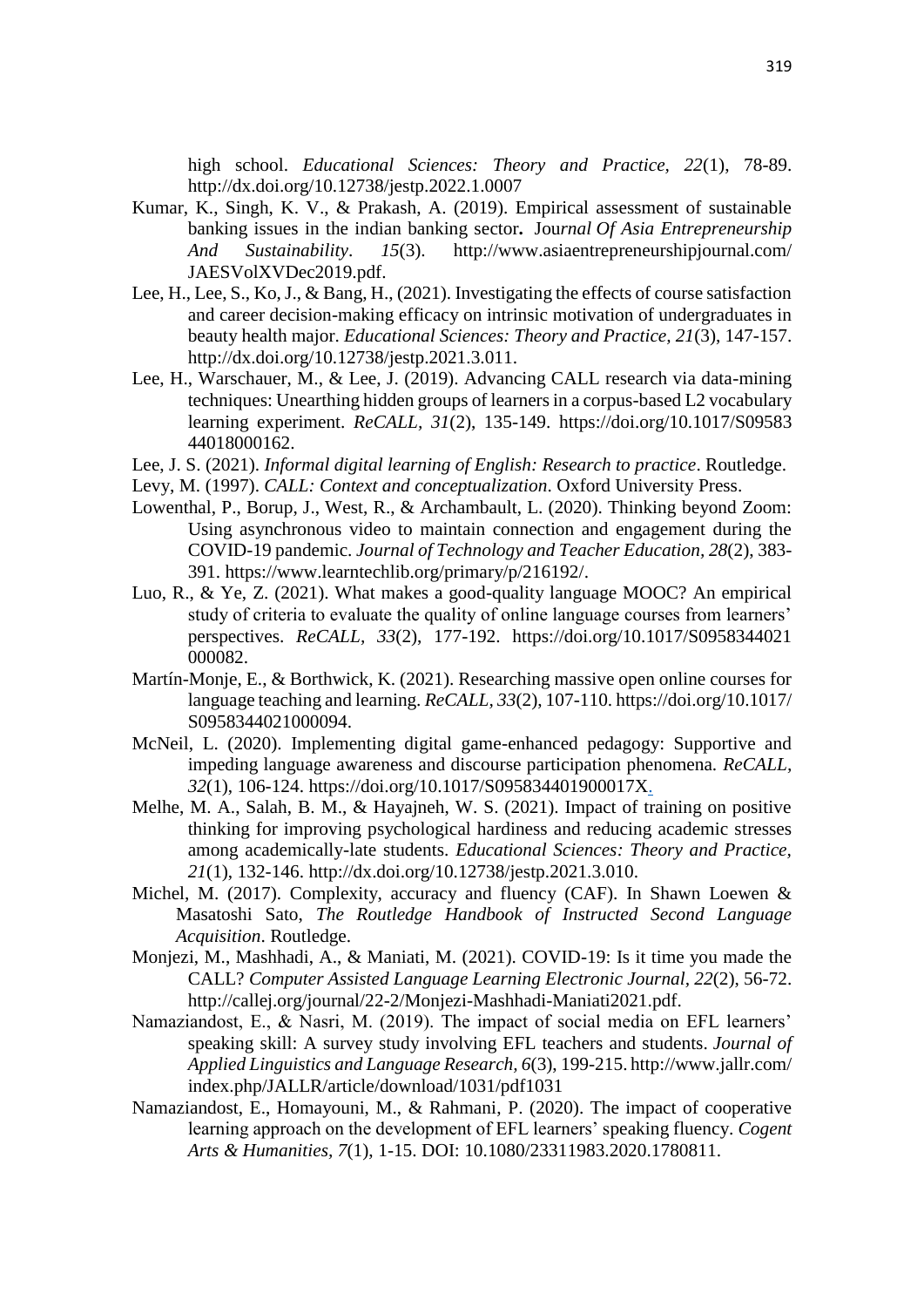- Namaziandost, E., Shatalebi, V., & Nasri, M. (2019). The impact of cooperative learning on developing speaking ability and motivation toward learning English. *Journal of Language and Education*, *5*(3), 83-101. [https://doi.org/10.17323/jle.2019.9809.](https://doi.org/10.17323/jle.2019.9809)
- Ozerol, G. (2009). *Perceptions of EFL primary school teachers towards CALL.*  Unpublished MA Thesis, Turkey: Cukurova University.
- Ozguzel, S. (2020). Evaluation and identification of barriers to tourism in Islamic countries. *Journal of Social science and Humanities Research, 8*(3), 61-68. [https://doi.org/10.24200/jsshr.vol8iss3pp61-68.](https://doi.org/10.24200/jsshr.vol8iss3pp61-68)
- Öztürk, G. & Gürbüz, N. (2014). Speaking anxiety among Turkish EFL learners: The case at a state university. *Journal of Language and Linguistic Studies, 10*(1), 1- 17. [https://dergipark.org.tr/en/pub/jlls/issue/9938/122913.](https://dergipark.org.tr/en/pub/jlls/issue/9938/122913)
- Pang, Y. (2021). Psychological crisis intervention of college sports majors based on big data analysis. *Revista De Psicología Del Deporte (Journal of Sport Psychology), 30*(3), 124-132. https://www.rpd-online.com/index.php/rpd/article/ view/479.
- Rahayu, D. (2020). Students' E-Learning Experience through a Synchronous Zoom Web Conference System. *Journal of ELT Research: The Academic Journal of Studies in English Language Teaching and Learning, 5*(1), 68-79. https://journal.uhamka. ac.id/index.php/jer/article/view/4115
- Rassaei, E. (2021). Implementing mobile-mediated dynamic assessment for teaching request forms to EFL learners. *Computer Assisted Language Learning*, 1-31. https://doi.org/10.1080/09588221.2021.1912105.
- Rasti-Behbahani, A., & Shahbazi, M. (2020). Investigating the effectiveness of a digital game-based task on the acquisition of word knowledge. *Computer Assisted Language Learning,* 1-25. [https://doi.org/10.1080/09588221.2020.1846567.](https://doi.org/10.1080/09588221.2020.1846567)
- Ravali, S. (2020). Evaluation and analysis of ethical issues in the field of medicine. *Journal of Social science and Humanities Research, 8*(3), 55-60. [https://doi.org/10.24200/jsshr.vol8iss3pp55-60.](https://doi.org/10.24200/jsshr.vol8iss3pp55-60)
- Reynolds, B. L., & Kao, C-K. (2021). The effects of digital game-based instruction, teacher instruction, and direct focused written corrective feedback on the grammatical accuracy of English articles. *Computer Assisted Language Learning, 34*(4), 462-482. [https://doi.org/10.1080/09588221.2019.1617747.](https://doi.org/10.1080/09588221.2019.1617747)
- Riazi, A. M. (2016). *The Routledge encyclopedia of research methods in applied linguistics*. Routledge.
- Safarieh, M. (2020). Evaluation of relationship creativity with academic achievement in qualitative-descriptive evaluation. *Journal of Social science and Humanities Research, 8*(3), pp.43-49. [https://doi.org/10.24200/jsshr.vol8iss3pp43-49.](https://doi.org/10.24200/jsshr.vol8iss3pp43-49)
- Samadi, H. & Samadi, N. (2020). Study of life skills based on the verses of the textbook of Holy Quran. *Journal of Social science and Humanities Research, 8*(3), 37-42. [https://doi.org/10.24200/jsshr.vol8iss3pp37-42.](https://doi.org/10.24200/jsshr.vol8iss3pp37-42)
- Saracho, O. (1982). The effects of a computer-assisted instruction program on basic skill achievement and attitudes toward instruction of Spanish-speaking migrant children. *American Education Research Journal, 12*, 201-219. https://doi.org/10.3102%2F 00028312019002201.
- Sauro, S. (2017). Online fan practices and CALL. *Calico Journal*, *34*(2), 131-146. [https://www.jstor.org/stable/90014685.](https://www.jstor.org/stable/90014685)